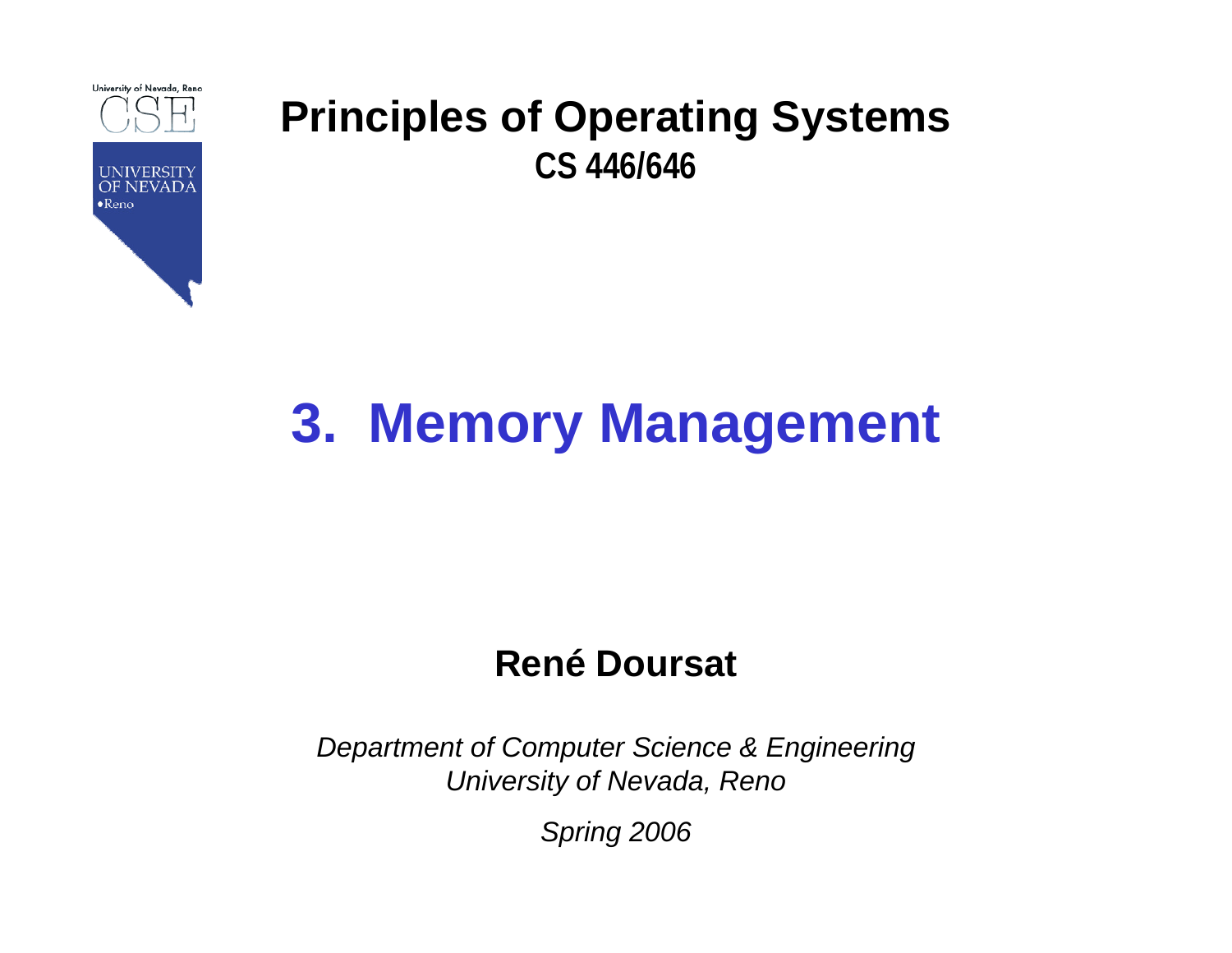- **0. Course Presentation**
- **1. Introduction to Operating Systems**
- **2. Processes**
- **3. Memory Management**
- **4. CPU Scheduling**
- **5. Input/Output**
- **6. File System**
- **7. Case Studies**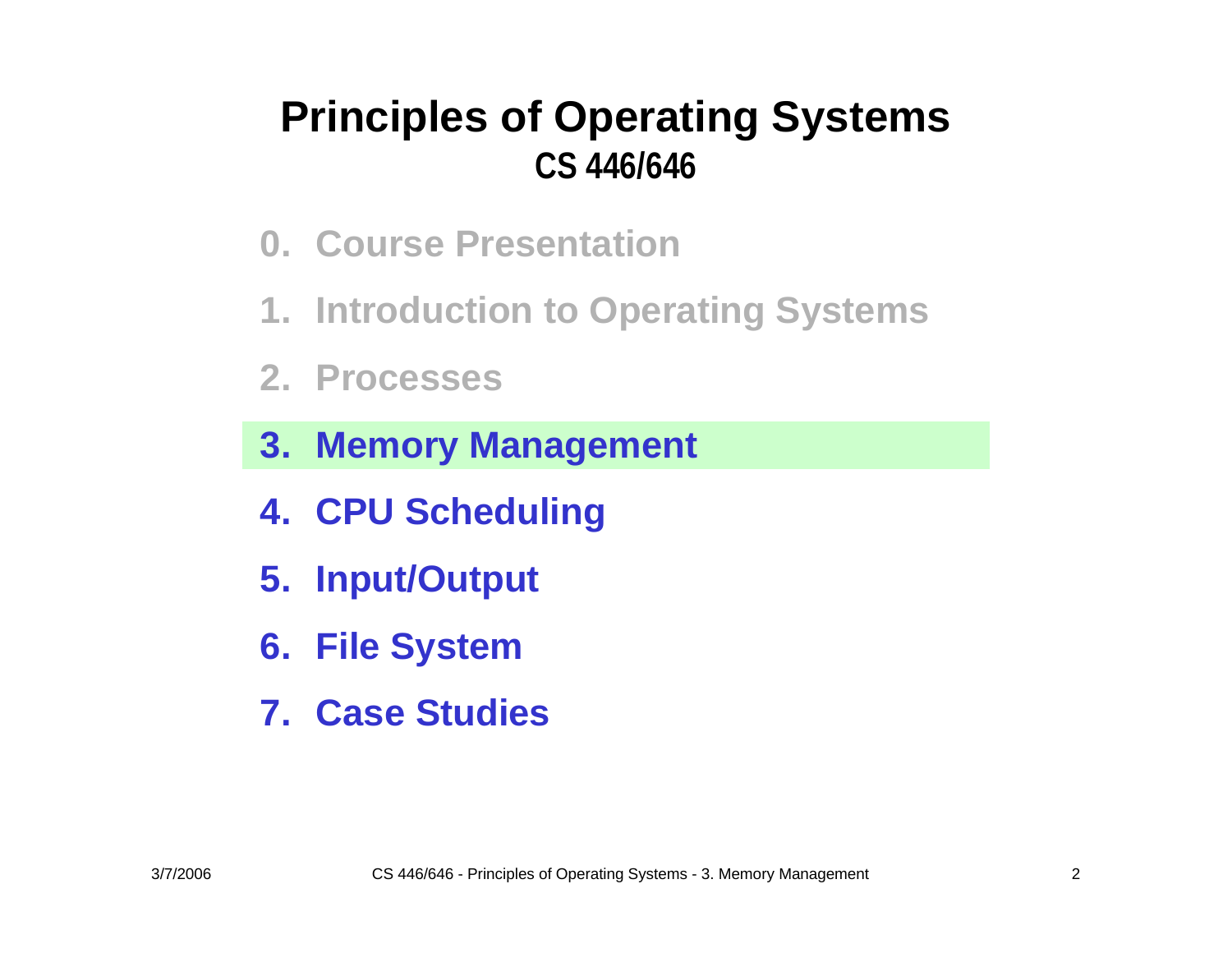#### **3. Memory Management**

- **a.Goals of Memory Management**
- **b. Partitioning**
- **c. Linking & Loading**
- **d. Simple Paging & Segmentation**
- **e. Virtual Memory**
- **f.Page Replacement Algorithms**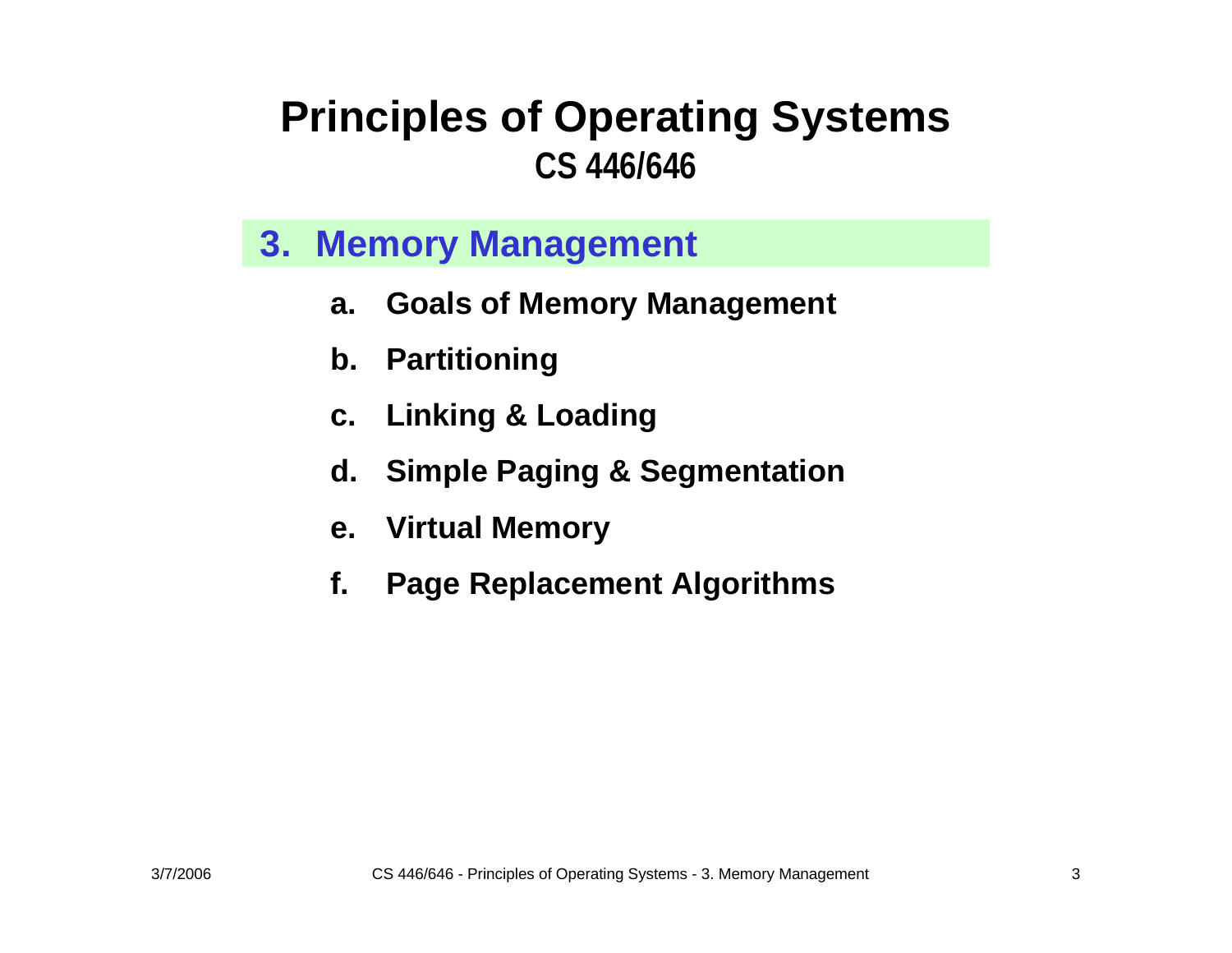### **3. Memory Management**

#### **a. Goals of Memory Management**

- 9 **How to distribute multiple proces s es in m emory?**
- 9 **Relocation of address references**
- 9 **Protection & sharing of address spaces**
- 9 **Logical vs. physical organization**
- **b. Partitioning**
- **c. Linking & Loading**
- **d. Simple Paging & Segmentation**
- **e. Virtual Memory**
- **f.Page Replacement Algorithms**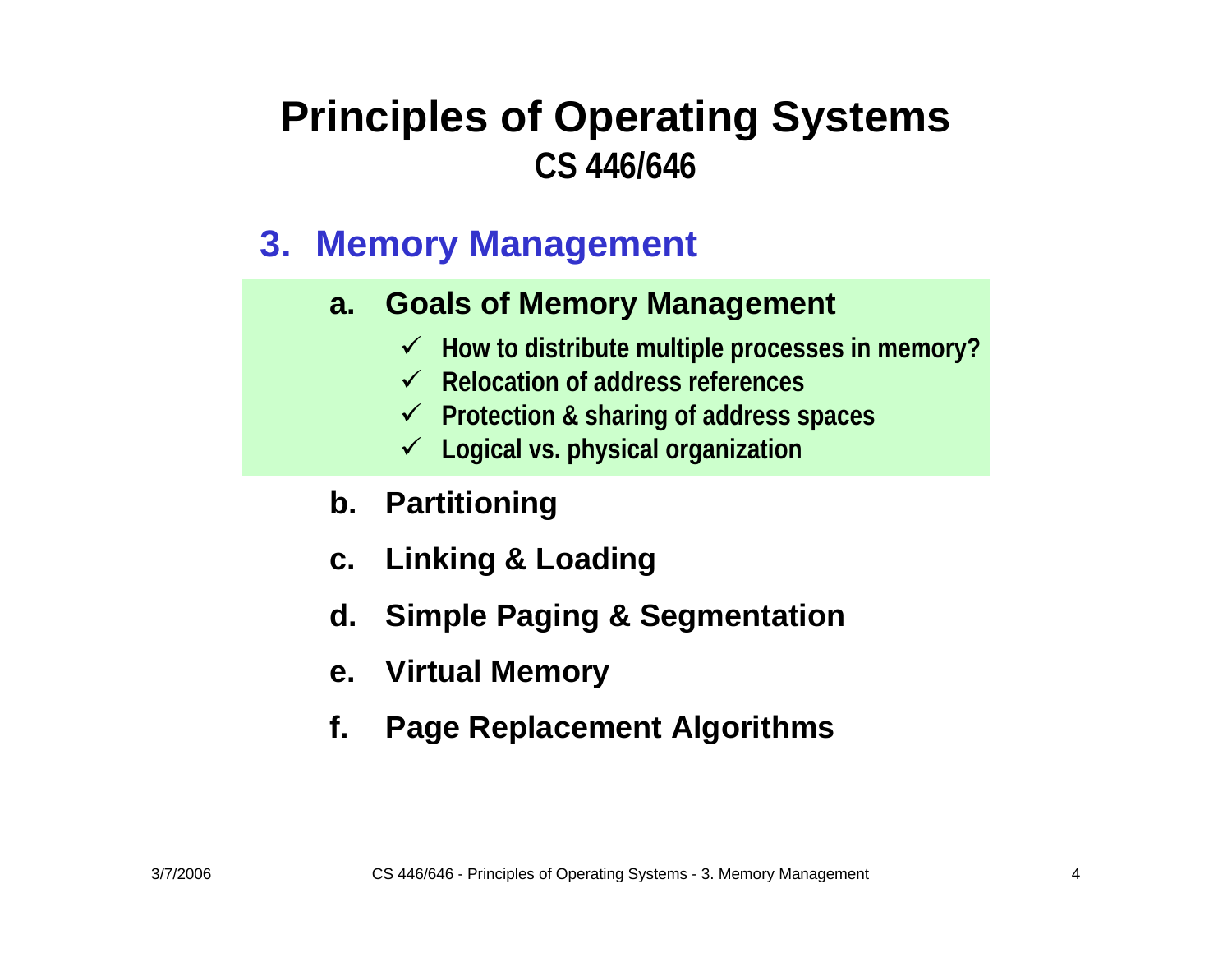### **3.a Goals of Memory Management How to distribute multiple processes in memory?**

¾ **The O/S must fit multiple processes in memory**

- $\checkmark$  memory needs to be subdivided to accommodate multiple processes
- $\checkmark$  memory needs to be allocated to ensure a reasonable supply of ready processes so that the CPU is never idle
- $\checkmark$  memory management is an **optimization** task under **constraints**





**Fitting processes into m emory is like fitting boxes into a fixed a mount of space**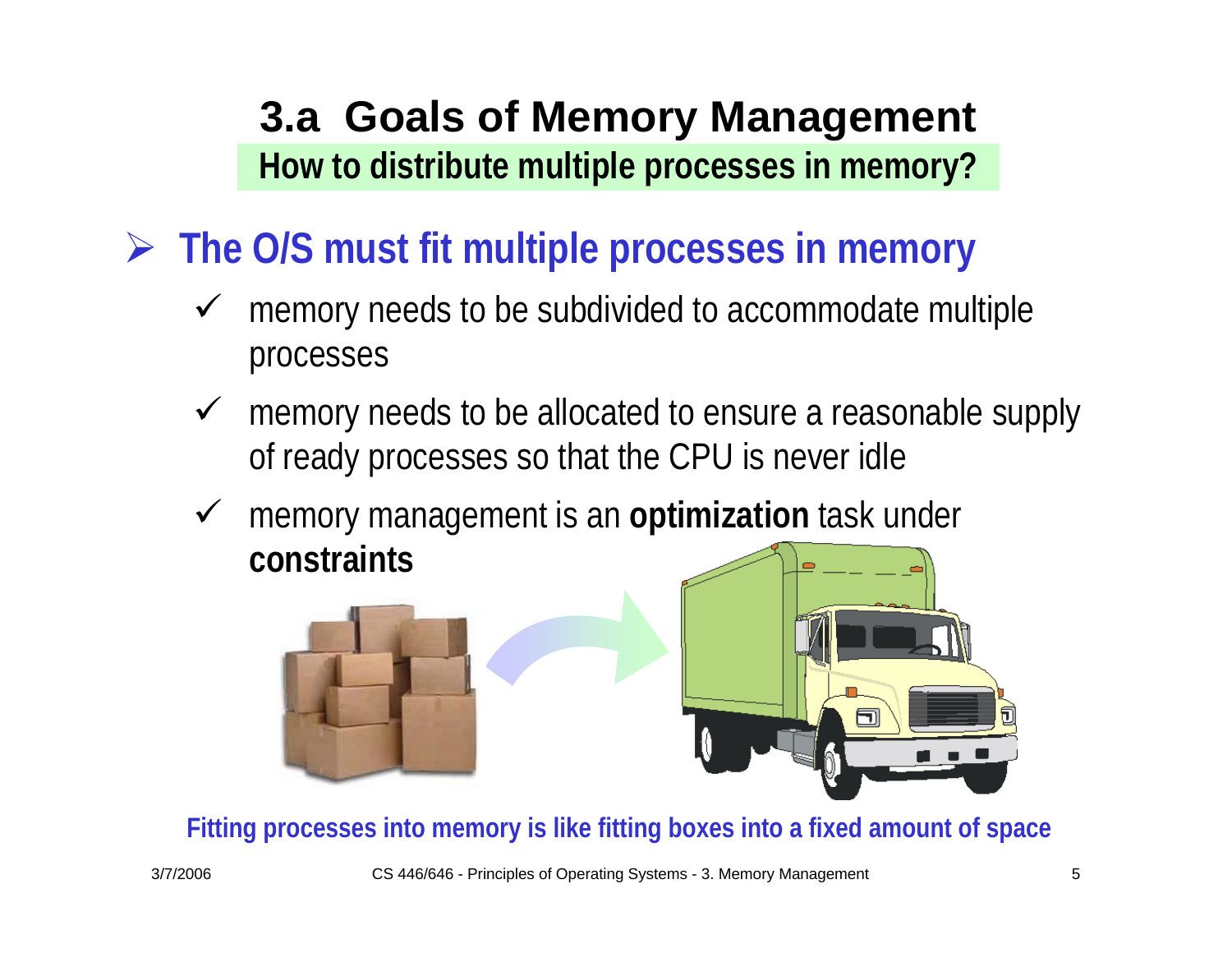### **3.a Goals of Memory Management How to distribute multiple processes in memory?**

¾ **Memory management must satisfy various requirements**

- $\checkmark$  relocation of address references
	- must translate memory references to physical addresses
- $\checkmark$  protection of memory spaces
	- forbid cross-process references
- $\checkmark$  sharing of memory spaces
	- allow several processes to access a common memory area
- $\checkmark$  logical organization (of programs)
	- programs are broken up into independent modules
- $\sqrt{2}$  physical organization (of memory)
	- fit multiple programs and modules in physical memory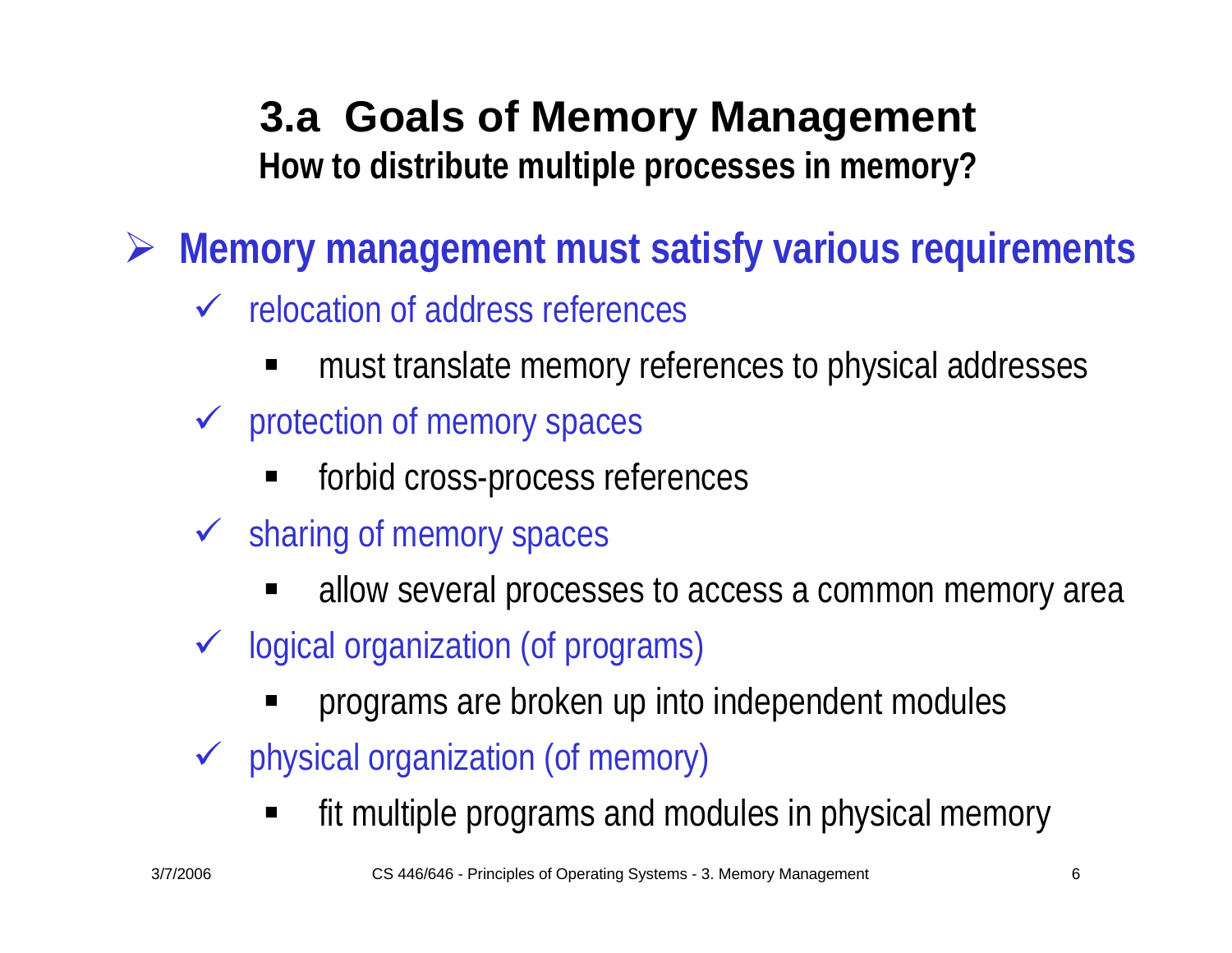### **3.a Goals of Memory Management Relocation of address references**

### ¾ **Relocation of address references**

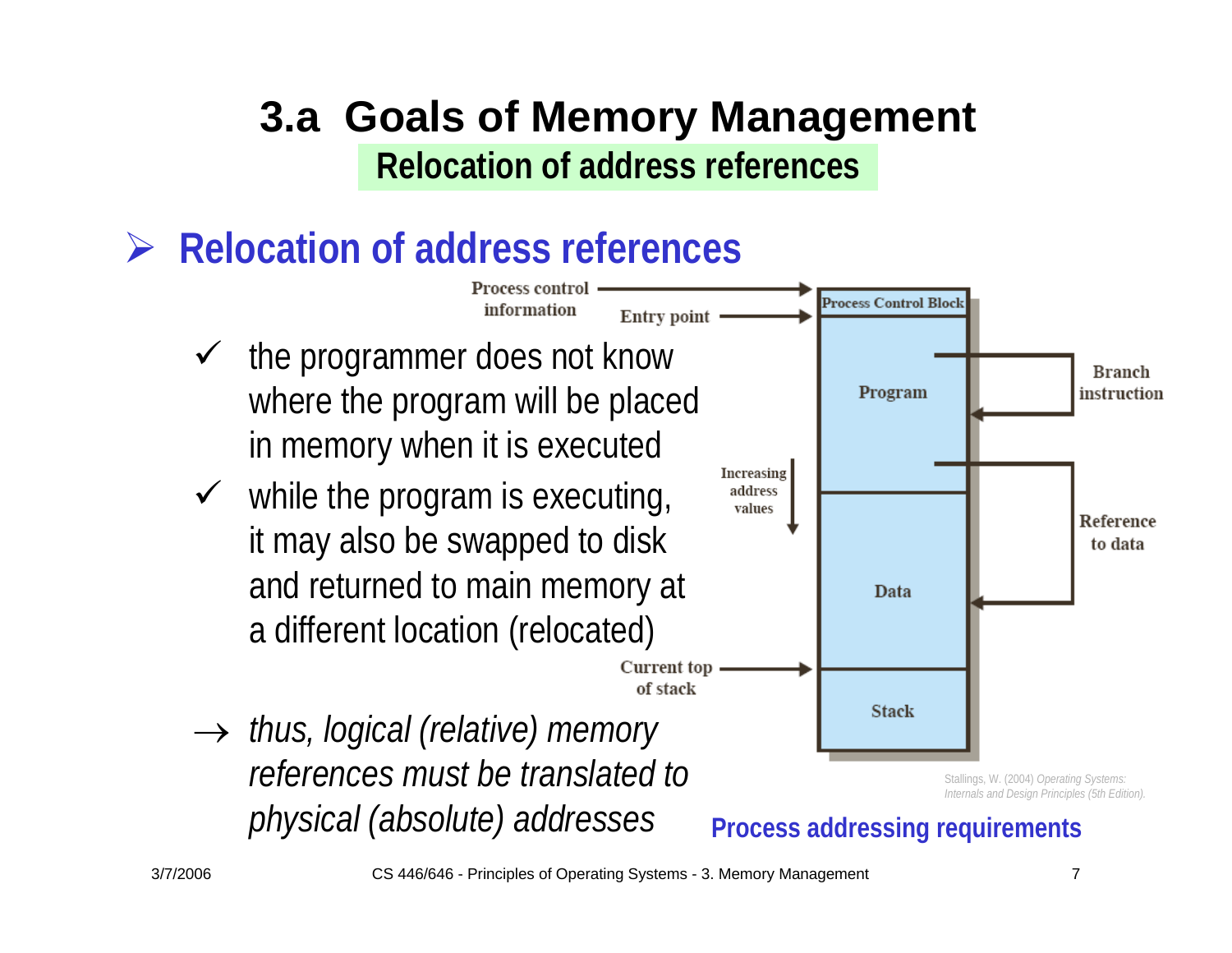### **3.a Goals of Memory Management Protection of address spaces**

### ¾ **Protection of address spaces**

- $\checkmark$ processes must not use memory locations in other processes
- $\checkmark$  addressing must be checked at run time, as it is impossible to check physical addresses at compile time
- $\sqrt{ }$  however, the operating system cannot anticipate all of the (calculated) memory references a program will make
- $\rightarrow \;$  thus, fine-level protection is ultimately carried out in hardware



3/7/2006 CS 446/646 - Principles of Operating Systems - 3. Memory Management 8

Silberschatz, A., Galvin, P. B. and Gagne. G. (2003) *Operating Systems Concepts with Java (6th Edition).*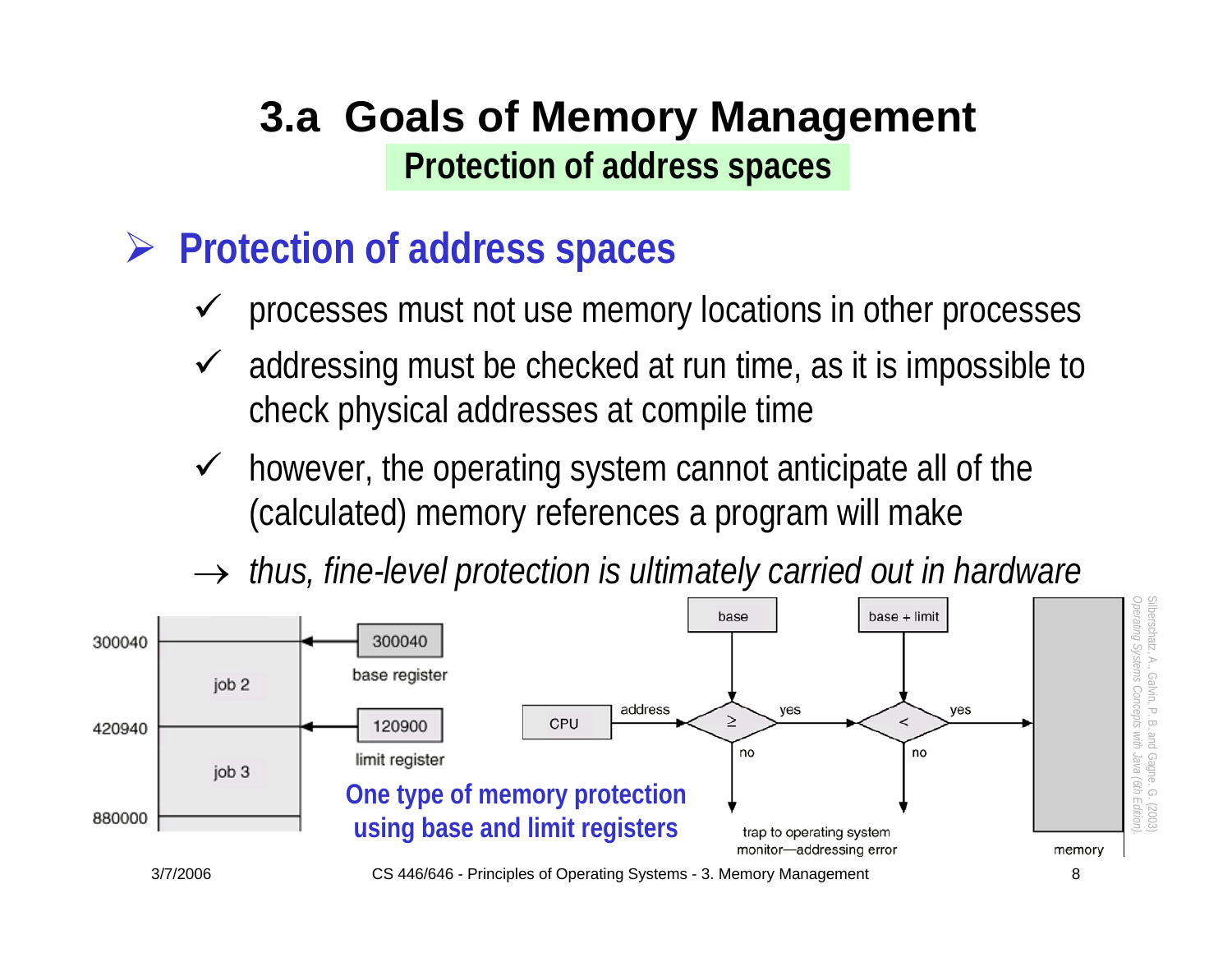### **3.a Goals of Memory Management Sharing of address spaces**

### ¾ **Sharing of address spaces**

- $\checkmark$  conversely, it should be possible to allow several processes to access the same portion of memory
	- $\blacksquare$  for example, processes executing the same program can save resources by sharing the same copy of code in memory
	- $\blacksquare$  also, processes cooperating on some task may need access to the same data structure
- → *we will see that mechanisms supporting relocation also support sharing capabilities*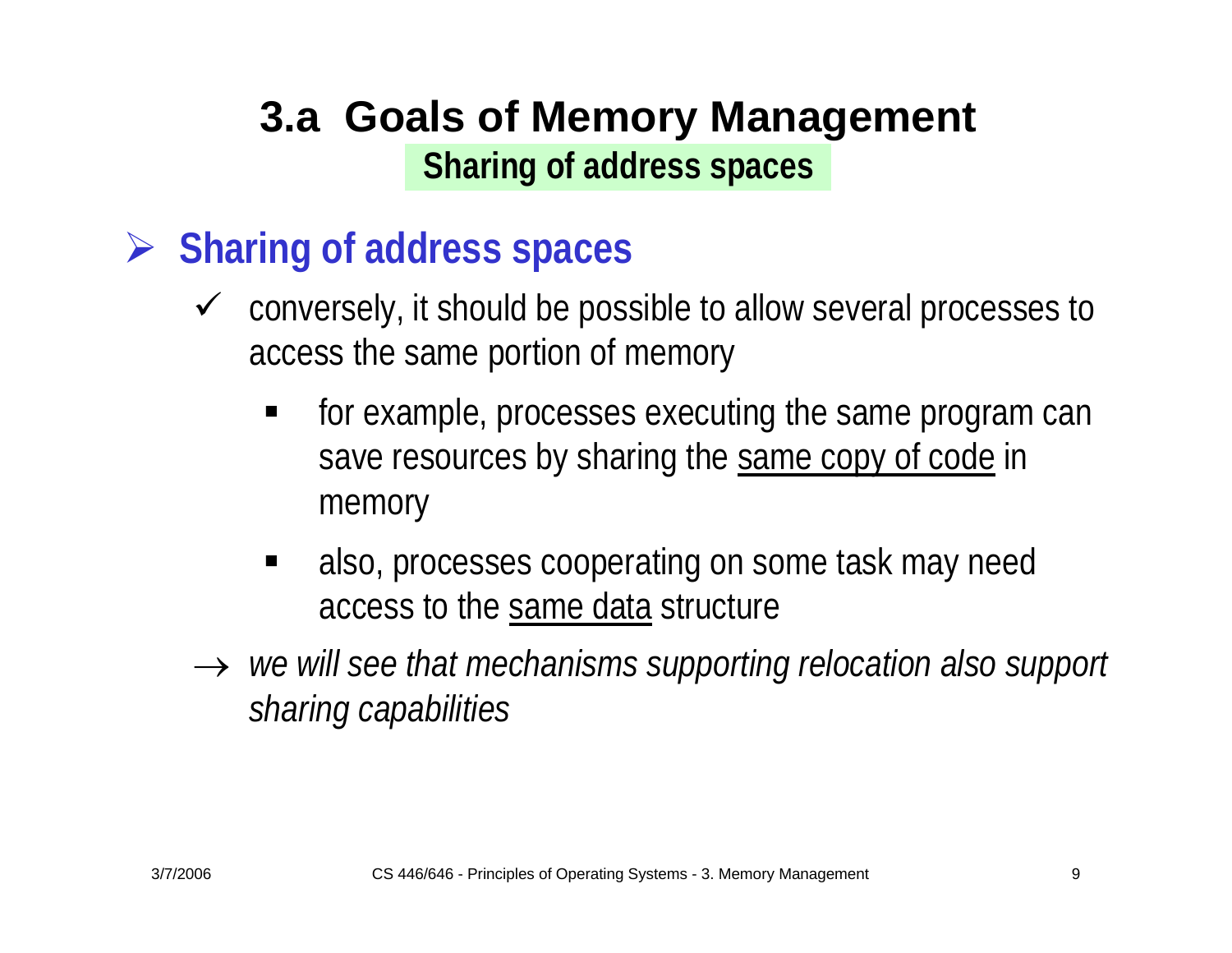### **3.a Goals of Memory Management Logical organization**

- ¾ **Logical organization (of programs)**
	- $\sqrt{ }$  the linear 1-D organization of memory does not reflect the way programs are typically constructed
	- $\sqrt{ }$  large programs are often organized into modules and the O/S should be able to handle modular programs, so that:
		- ٠ modules can be written and compiled independently
		- $\blacksquare$  different degrees of protection can be given to different modules: read-only, execute-only, read-and-write, etc.
		- $\blacksquare$ modules can be shared among processes
	- → *segmentation is a memory management technique that supports modularization*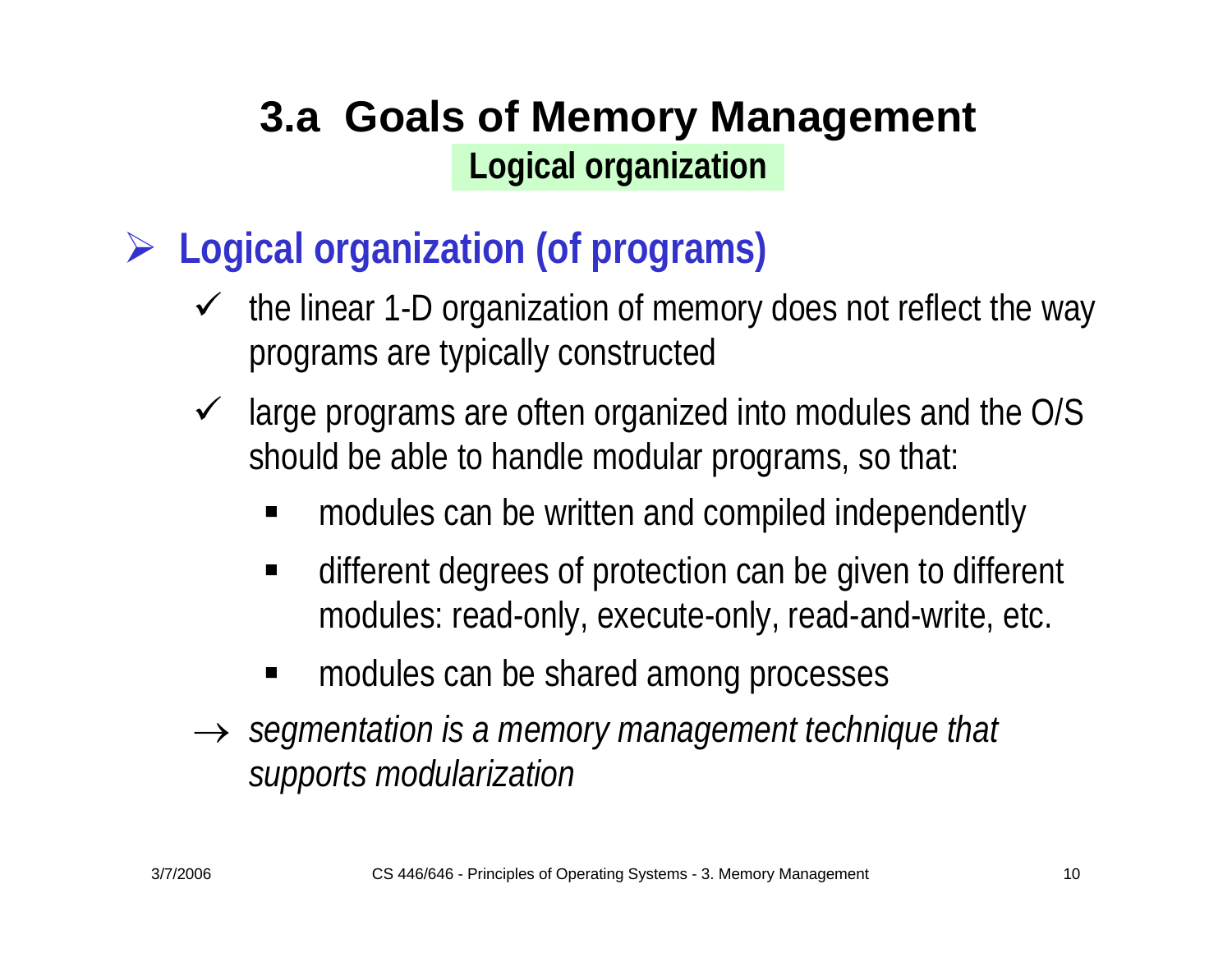### **3.a Goals of Memory Management Physical organization**

- ¾ **Physical organization (of memory)**
	- $\checkmark$  two-level scheme
		- ٠ main memory: fast access, high cost, volatile
		- ٠ secondary memory: slow access, cheaper, long-term storage
	- → *thus, a major O/S concern is the flow of information between main and secondary memory (it should not be a user concern)*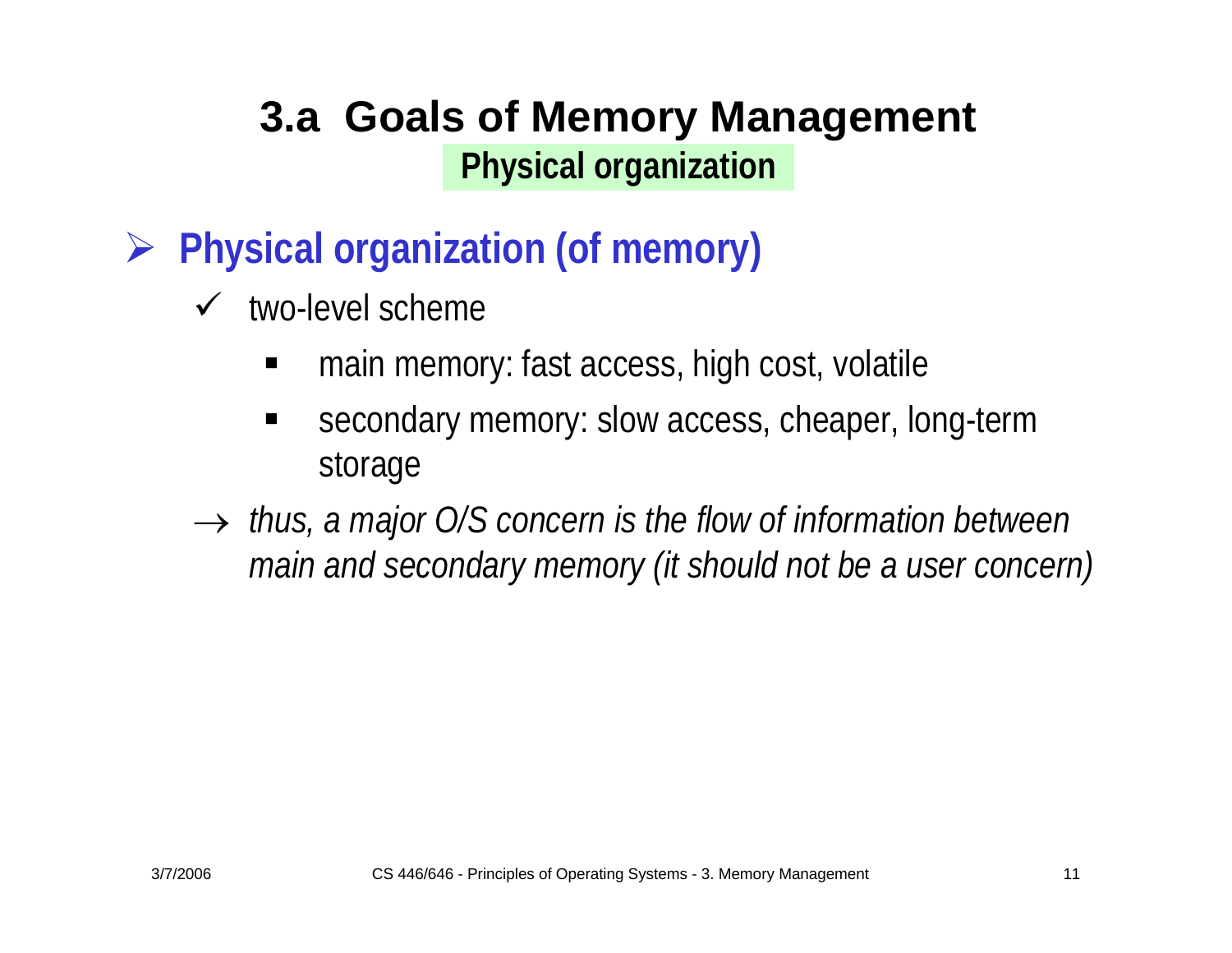### **3. Memory Management**

#### **a. Goals of Memory Management**

- 9 **How to distribute multiple proces s es in m emory?**
- 9 **Relocation of address references**
- 9 **Protection & sharing of address spaces**
- 9 **Logical vs. physical organization**
- **b. Partitioning**
- **c. Linking & Loading**
- **d. Simple Paging & Segmentation**
- **e. Virtual Memory**
- **f.Page Replacement Algorithms**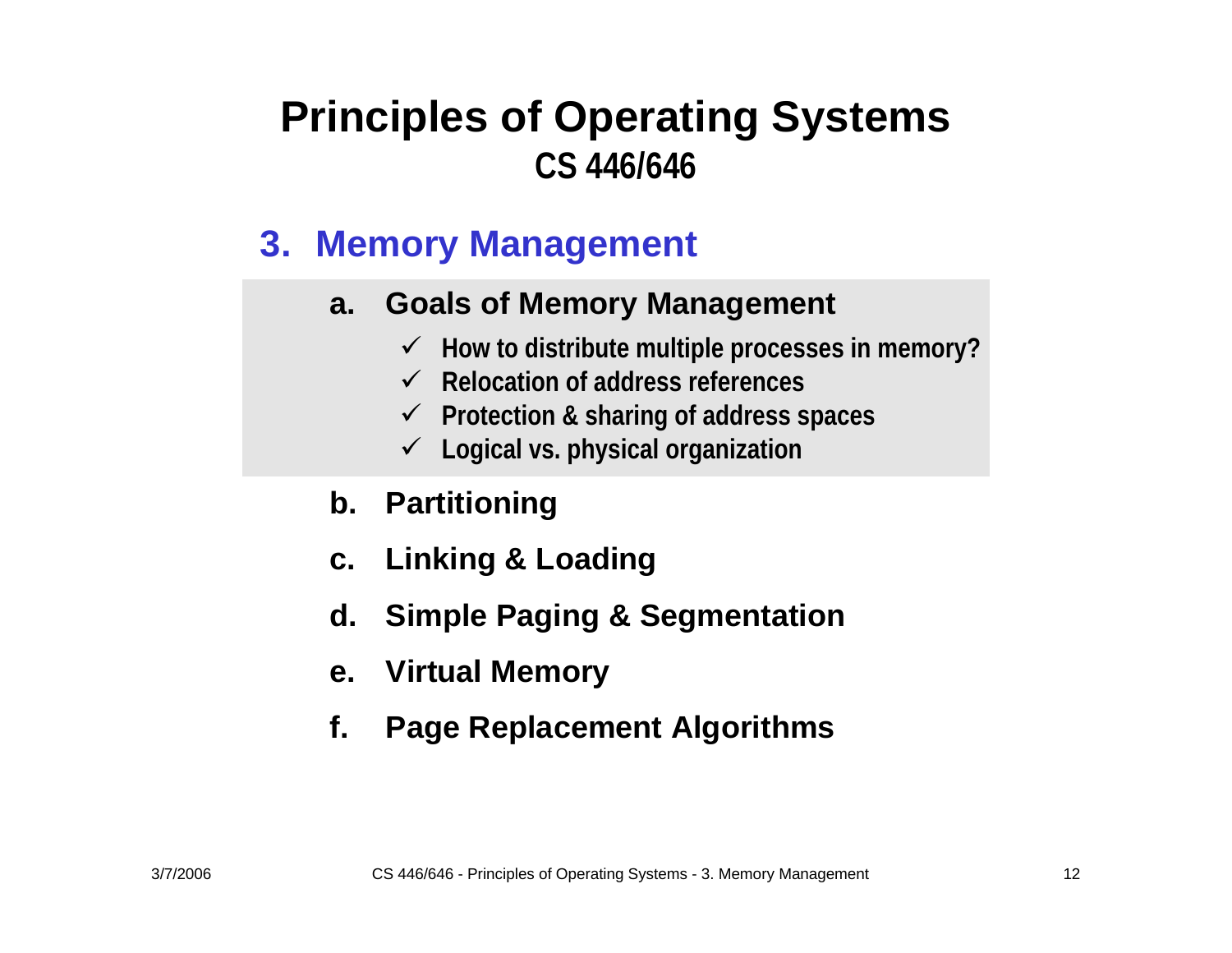### **3. Memory Management**

**a.Goals of Memory Management**

#### **b. Partitioning**

- 9 **Fixed partitioning: shelving the boxes**
- 9 **Dynamic partitioning: stacking the boxes**
- 9 **"Buddy system": splitting & merging the shelves**
- **c. Linking & Loading**
- **d. Simple Paging & Segmentation**
- **e. Virtual Memory**
- **f.Page Replacement Algorithms**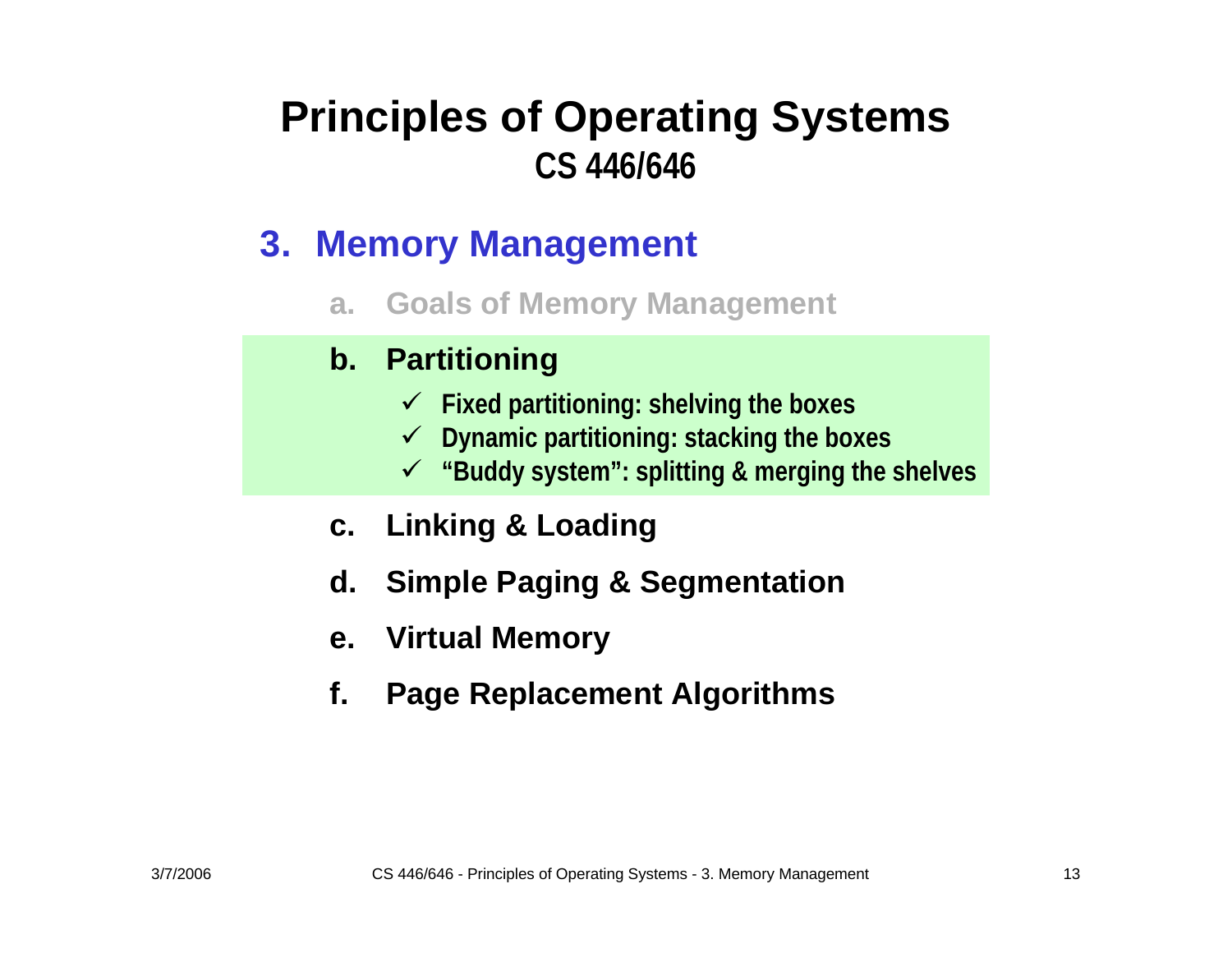### **3.b Partitioning Fixed partitioning: shelving the boxes**

|                           | <b>Operating System</b><br>$8\mathrm{M}$ | <b>Operating System</b><br>$8\mathrm{M}$ |                                                                                                                        |
|---------------------------|------------------------------------------|------------------------------------------|------------------------------------------------------------------------------------------------------------------------|
|                           | $8\mathrm{M}$                            | 2M<br>$4\mathrm{M}$                      |                                                                                                                        |
|                           | $8\mathrm{M}$                            | $6\mbox{M}$                              |                                                                                                                        |
|                           | $8\mathrm{M}$                            | $8\mathrm{M}$                            |                                                                                                                        |
|                           | $8\mathrm{M}$                            | $8\mathrm{M}$                            |                                                                                                                        |
|                           | $8\mathrm{M}$                            | 12M                                      |                                                                                                                        |
|                           | $8\mathrm{M}$                            |                                          |                                                                                                                        |
| (a) Equal-size partitions | $8\mathrm{M}$                            | $16\mathrm{M}$                           | Stallings, W. (2004) Operating Systems:<br>Internals and Design Principles (5th Edition<br>(b) Unequal-size partitions |

Stallings, W. (2004) *Operating Systems: Internals and Design Principles (5th Edition).* 

#### **Example of fixed partitioning of a 64MB memory (the "shelves")**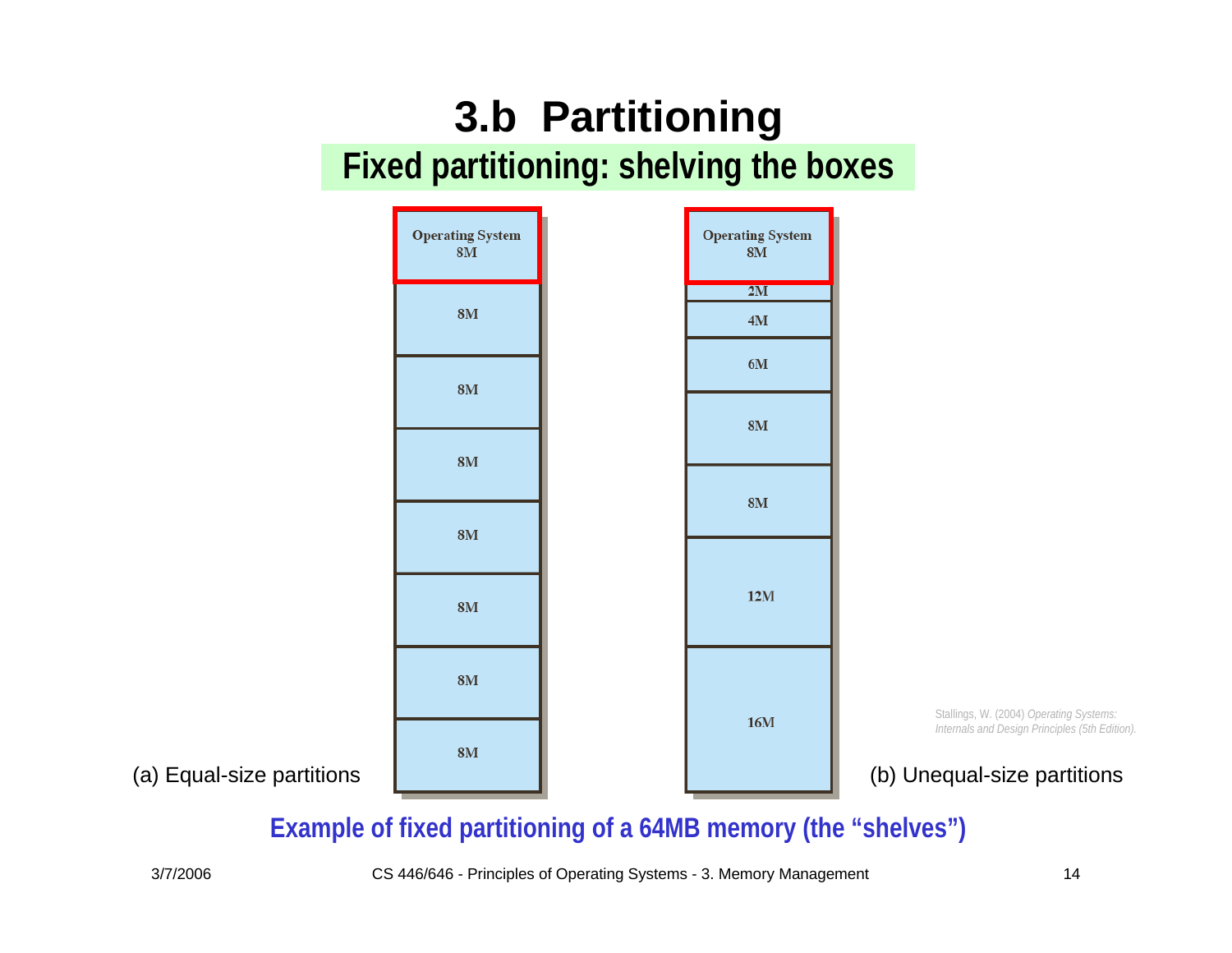### **3.b Partitioning Fixed partitioning: shelving the boxes**

¾ **Fixed partition establishes fixed boundaries in memory**

- & the oldest and simplest scheme to manage memory space
	- ٠ any process whose size is less than or equal to a partition size can be loaded into an available partition
	- if all partitions are full, the operating system can swap a process out of a partition
- $\mathbb{S}$  also the least adequate scheme
	- larger programs may not fit in any of the partitions, so the programmer must design "overlaying" modules
	- $\blacksquare$  memory use is very inefficient: even small programs occupy entire partitions, thus wasting space internal to the partitions
	- $\rightarrow$  this waste of space is called **internal fragmentation**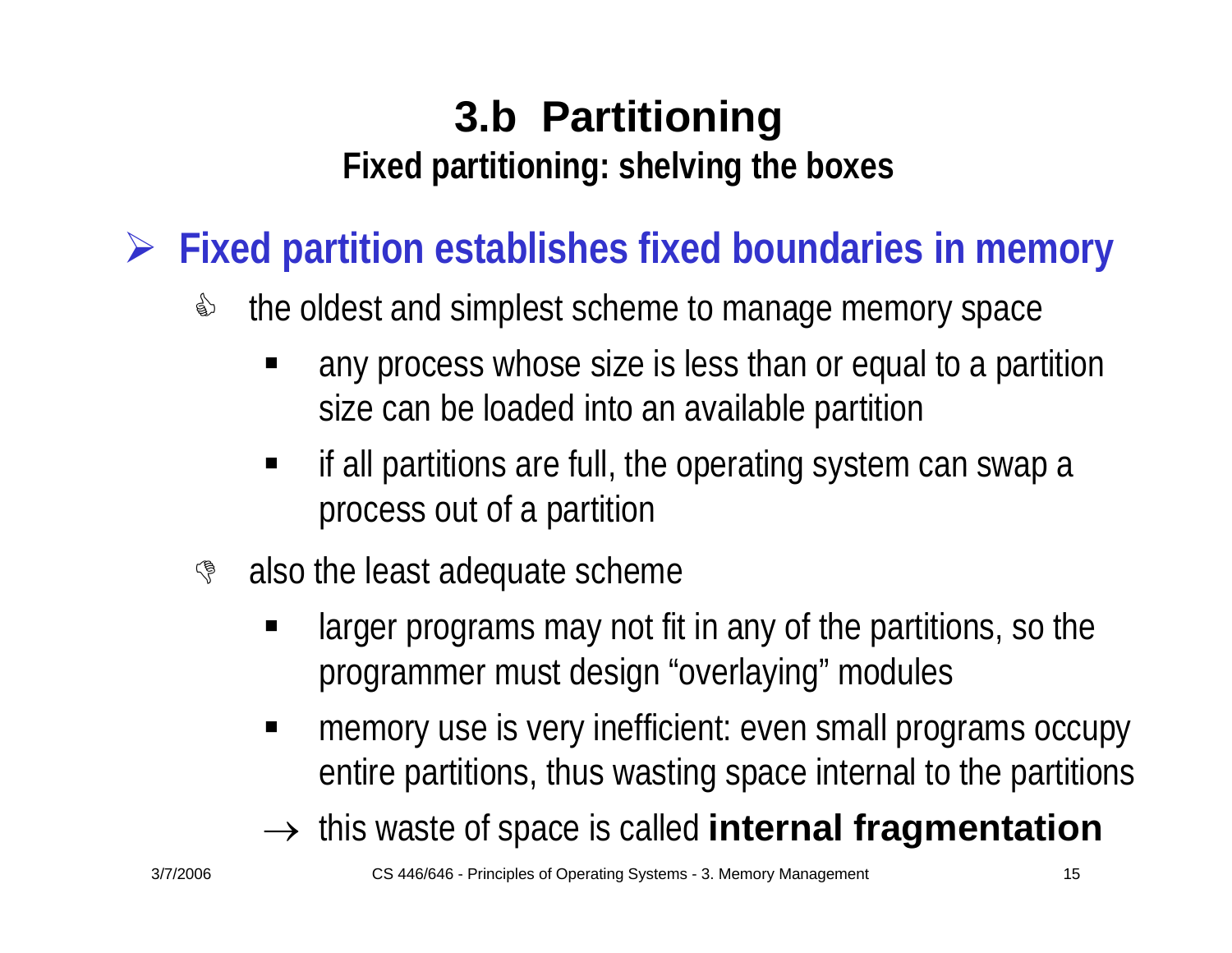## **3.b Partitioning Fixed partitioning: shelving the boxes**



Stallings, W. (2004) *Operating Systems:*<br>Internals and Design Principles (5th Edition). Placement algorithms for unequal-size fixed partitioning

*Internals and Design Principles (5th Edition).*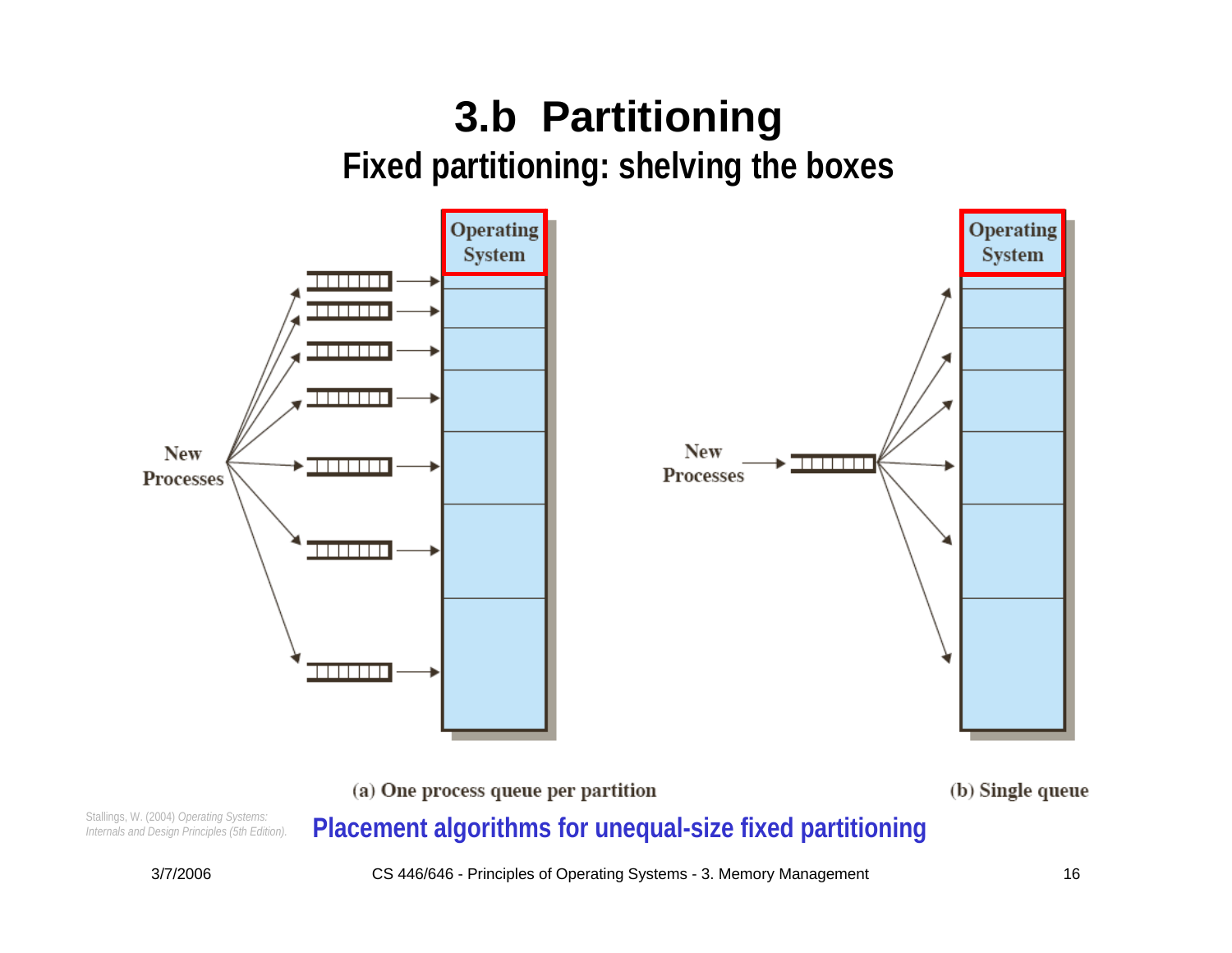## **3.b Partitioning**

**Fixed partitioning: shelving the boxes**

¾ **Placement algorithms for fixed partitioning**

- $\checkmark$  equal-size partitions
	- ٠ because all partitions are of equal size, it does not matter which partition is used
	- $\rightarrow$  no special algorithm is needed
- $\checkmark$  unequal-size partitions
	- per-partition queue: to minimize internal fragmentation, processes must wait for a partition that best fits their size
	- $\blacksquare$  global queue: however, doing so needlessly prevents a process from running while another (bigger) partition might be available
	- $\rightarrow$  tradeoff between wasting space and wasting time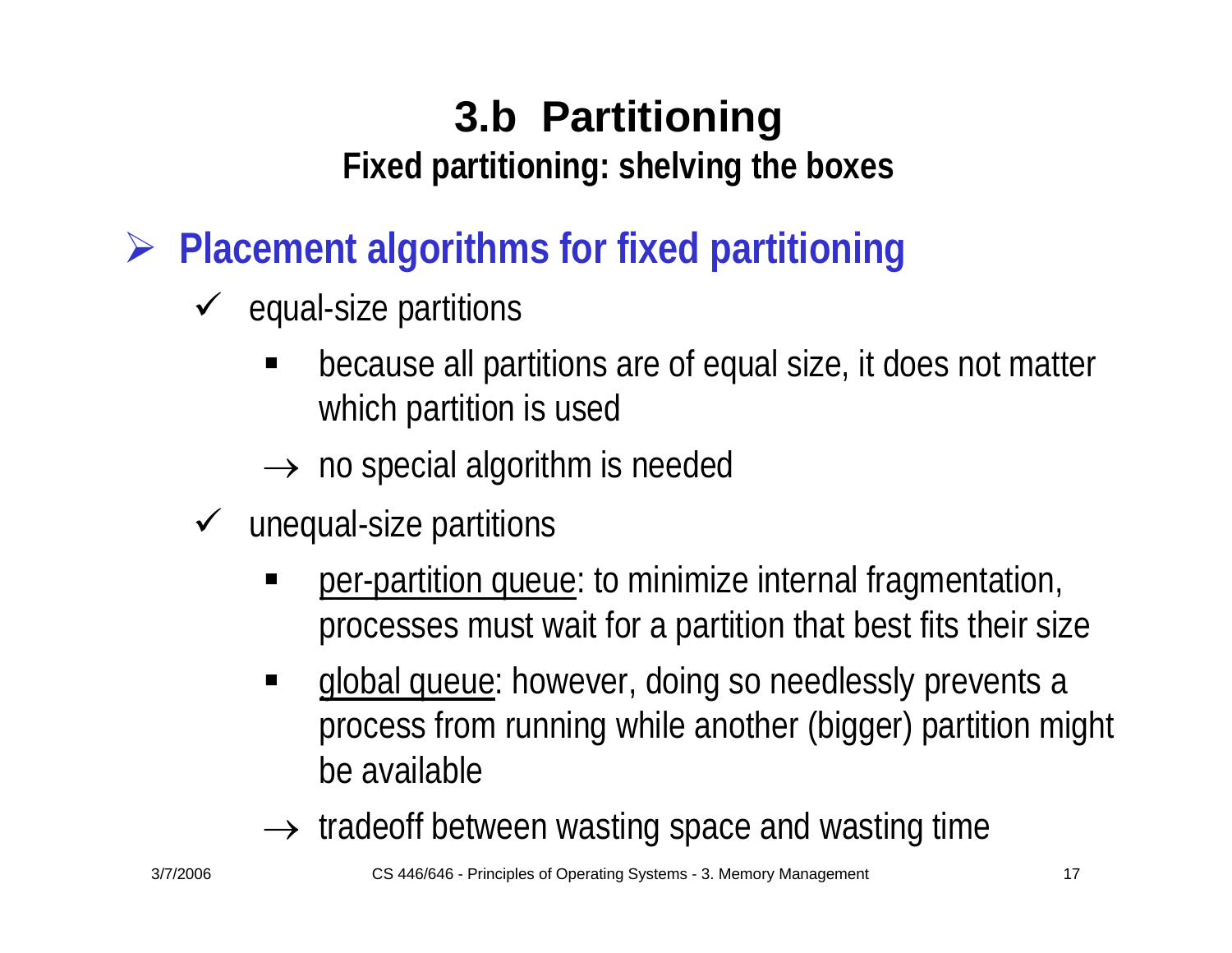

*Internals and Design Principles (5th Edition).* 

3/7/2006 CS 446/646 - Principles of Operating Systems - 3. Memory Management 18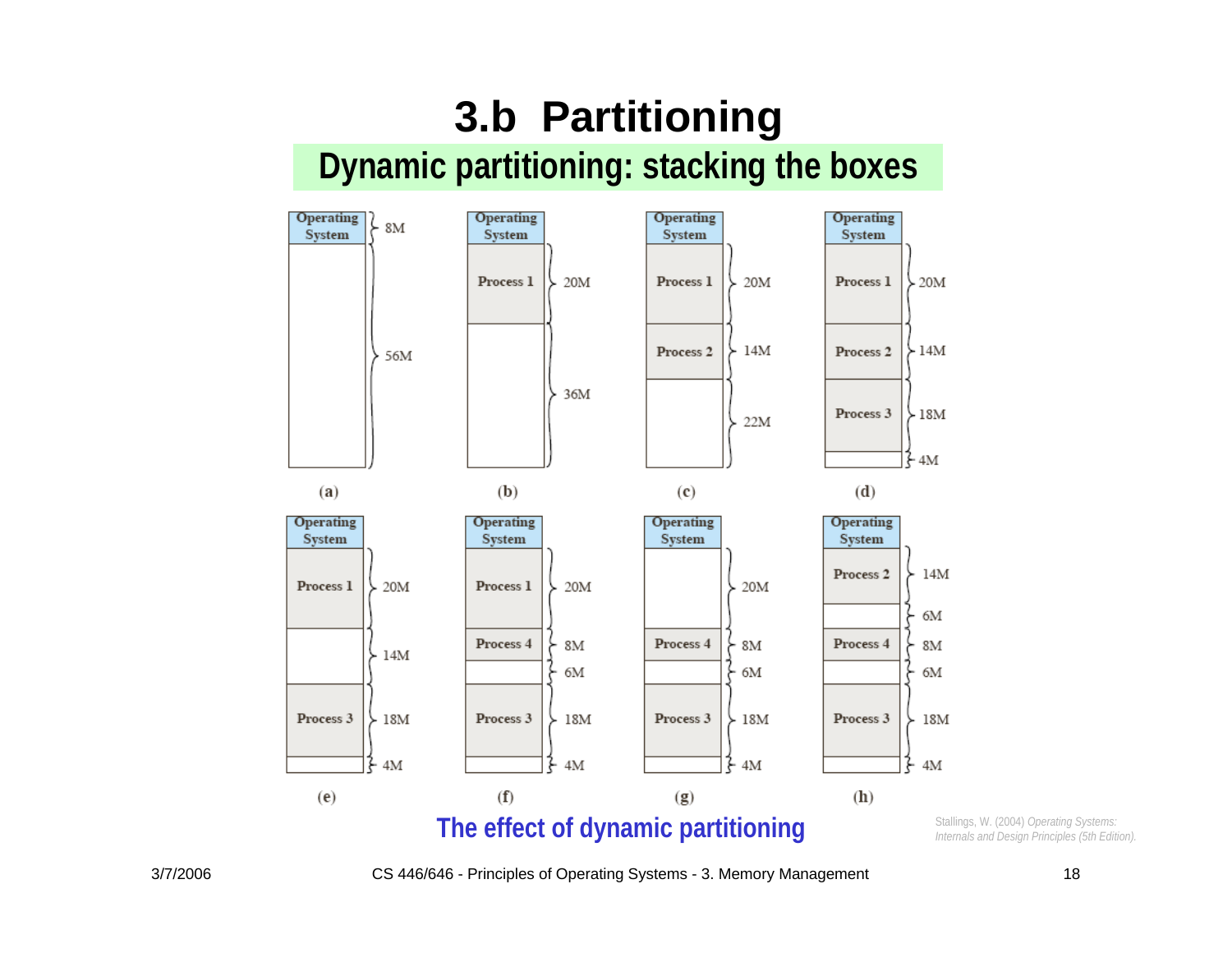¾ **Dynamic partitioning stacks processes contiguously**

- & also an old and relatively simple allocation scheme
	- E partitions are now of variable length and number
	- E a process is allocated exactly as much memory as required
- \$ but also inadequate for today's standards
	- stacking processes will not prevent gaps as processes are continuously swapped in and out of memory
	- → this is called **external fragmentation**
	- O/S **compaction** routines can shift processes from time to time, but this is time-consuming in read/write operations and relocation (re-translating references)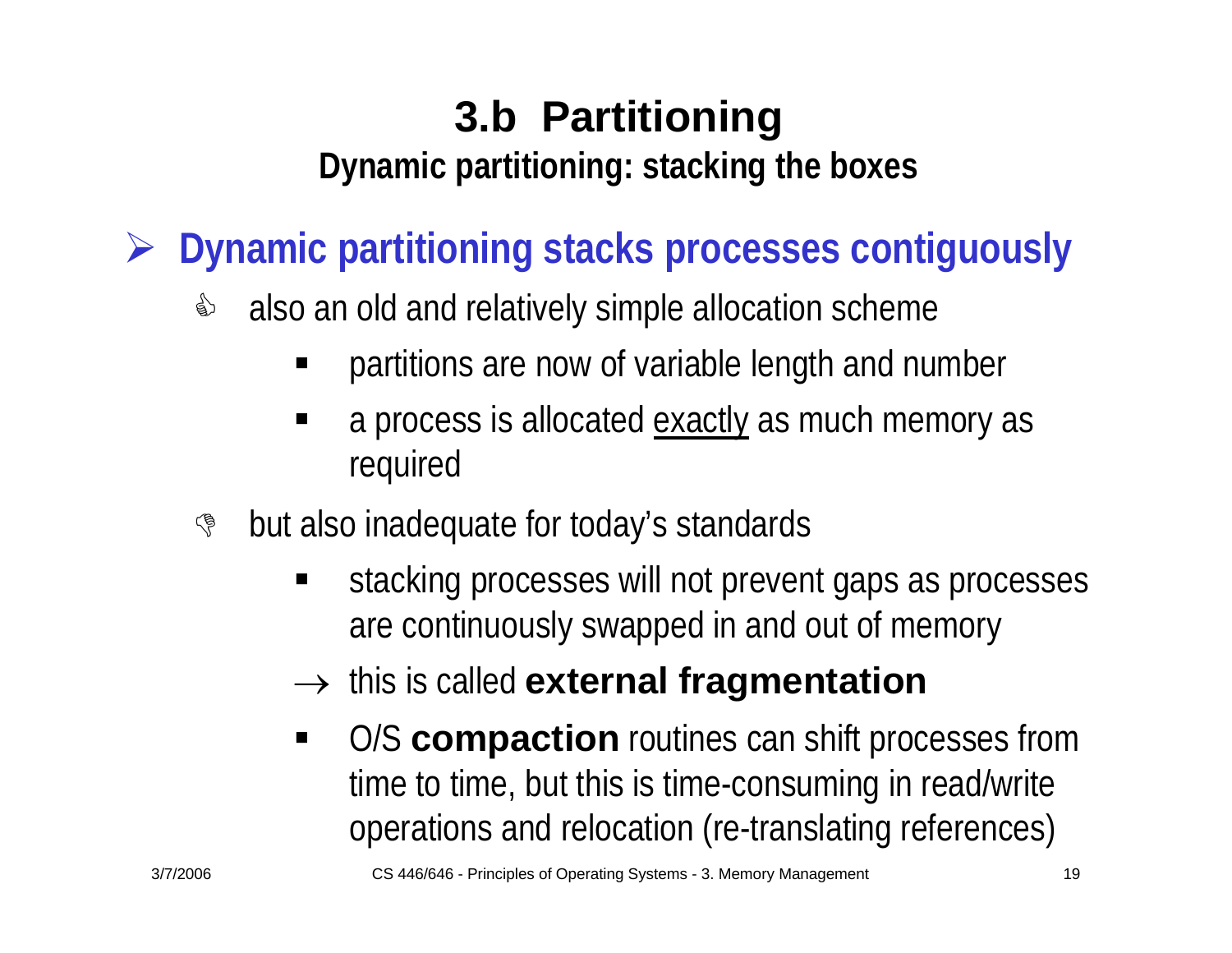

Stallings, W. (2004) *Operating Systems: Internals and Design Principles (5th Edition).* 

**Before and after allocation of a 16M block under dynamic partitioning**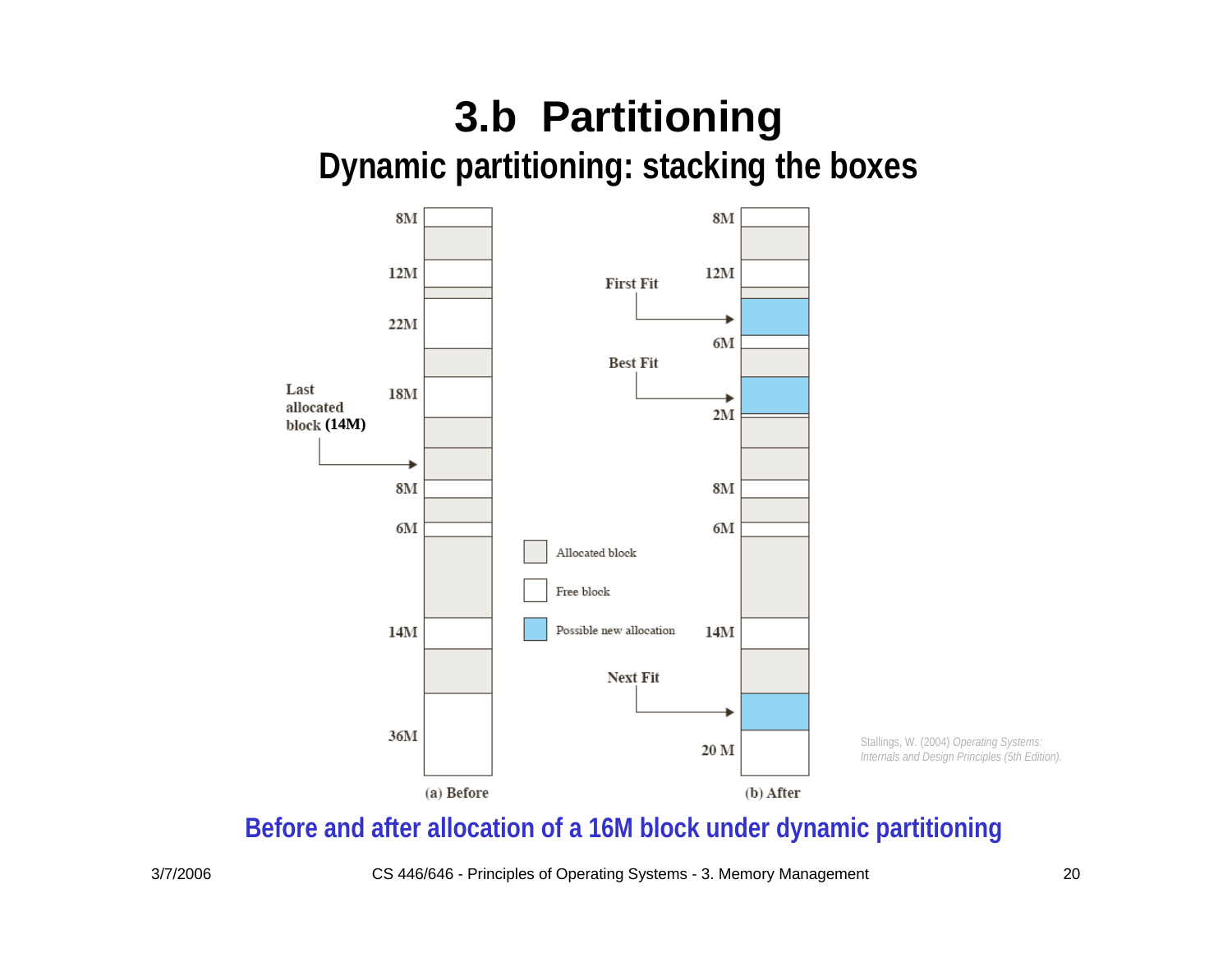¾ **Placement algorithms minimize external fragmentation**

- $\checkmark$  in order to minimize costly compaction ("garbage-collection" of fragmentation), position the processes cleverly; alternatives are:
- **√ best-fit** placement
	- chooses the block that is closest in size to the request, so as to leave the smallest amount of fragmentation
- 9 **first-fit** placement
	- scans the memory from the beginning and chooses the first available block that is large enough
- $\checkmark$  **next-fit** placement
	- scans the memory from the last placement and chooses the next available block that is large enough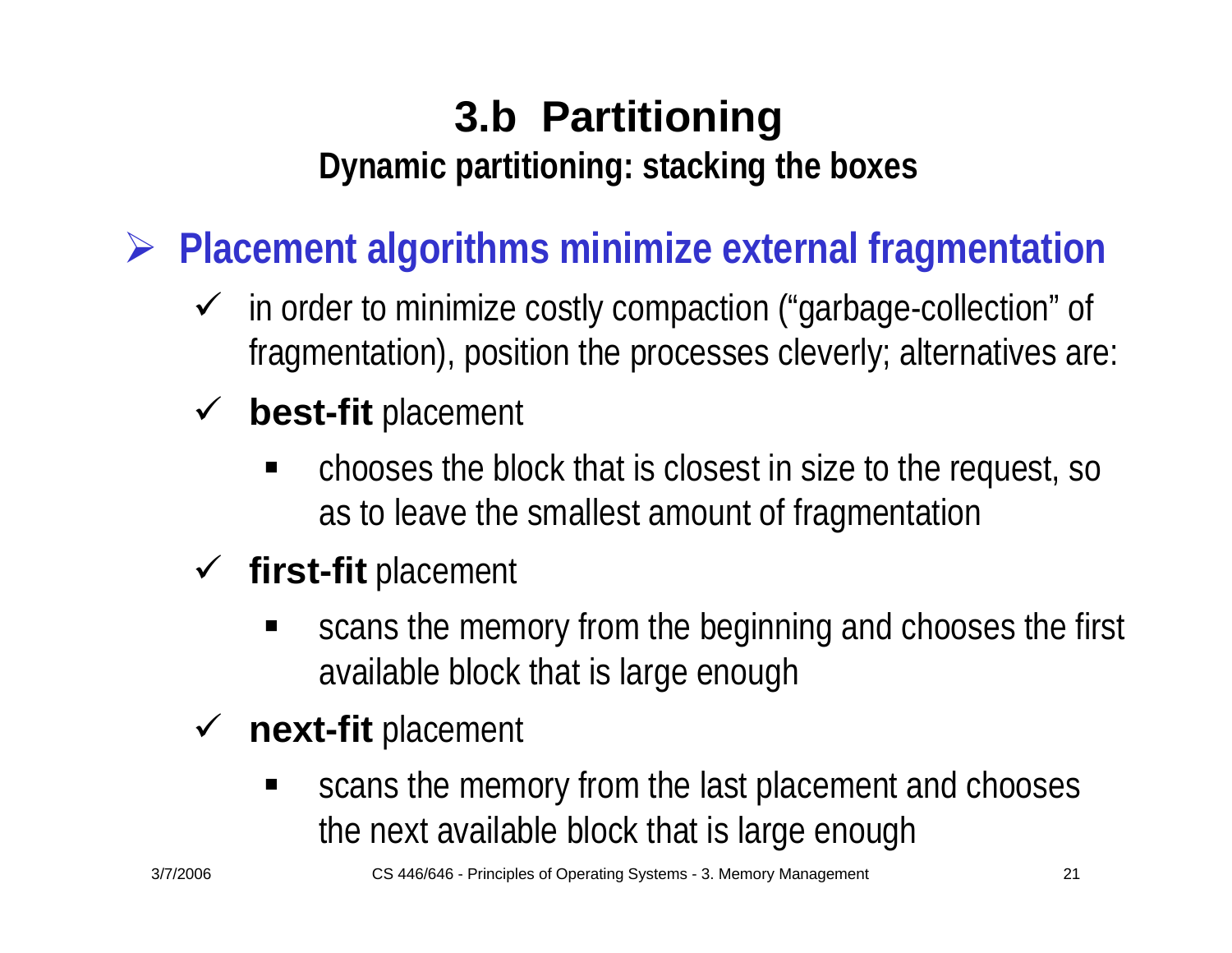¾ **Placement algorithms: comparative results**

 $\sqrt{ }$  while performance depends on the exact sequence of process requests and sizes, statistical conclusions can be reached:

#### $\mathbb{S}$ **best-fit** placement

- paradoxically, the worst performer! it quickly litters memory with small fragments and requires compaction frequently
- </u> **first-fit** placement
	- the best and fastest
- \$ **next-fit** placement
	- the runner-up: slightly worse than first-fit, because it spreads fragmentation more evenly (whereas first-fit has a tendency to preserve big blocks at the end of memory)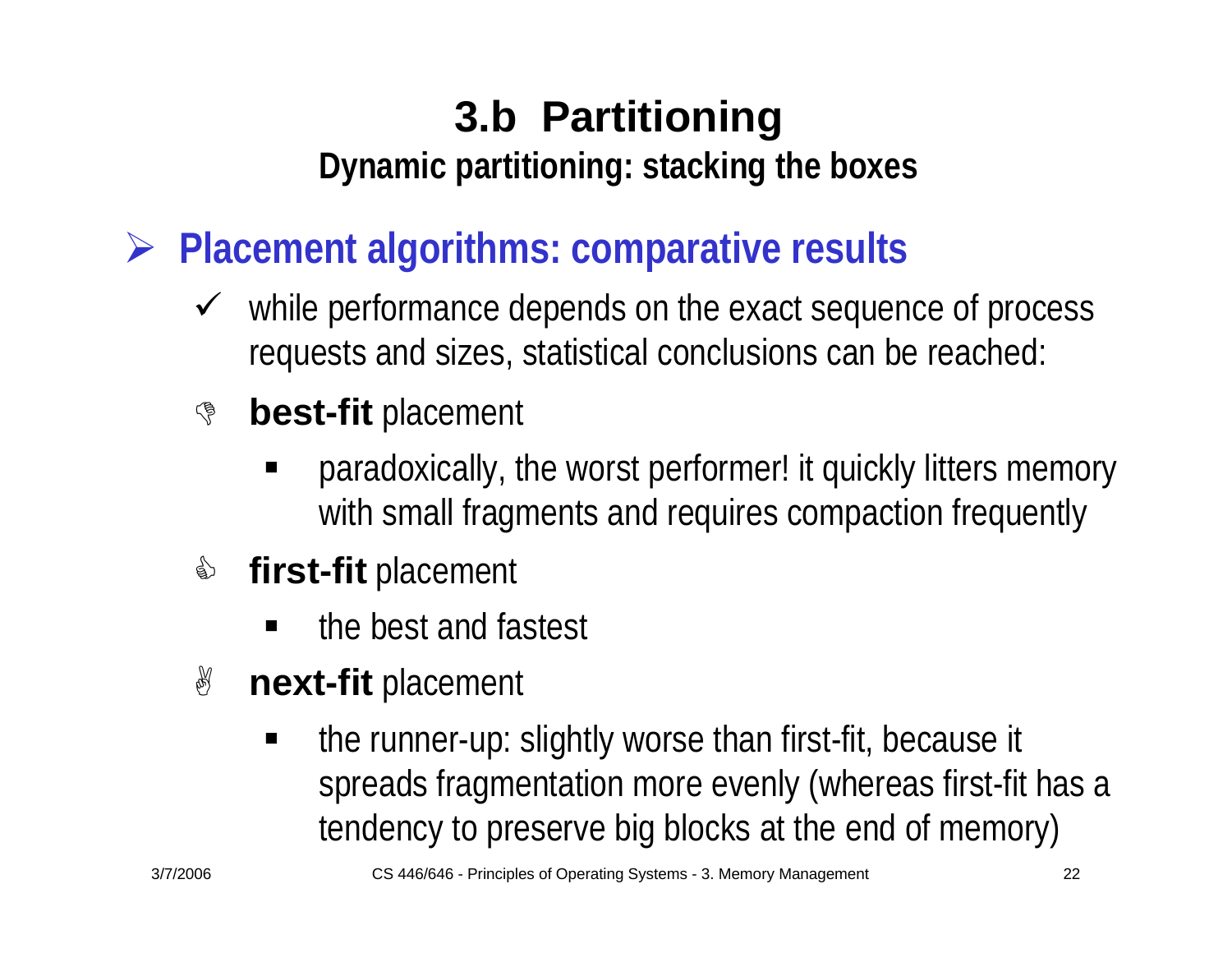# **3.b Partitioning**

**Dynamic partitioning: stacking the boxes**

- ¾ **Summary: fixed vs. dynamic partitioning**
	- $\checkmark$ both fixed and dynamic partitioning schemes have drawbacks
	- $\sqrt{ }$  fixed partitioning
		- limits the number of active processes
		- $\blacksquare$ wastes space through internal fragmentation
	- $\checkmark$  dynamic partitioning
		- ٠ more complex to maintain
		- wastes space through external fragmentation
		- $\blacksquare$ requires the overhead of compaction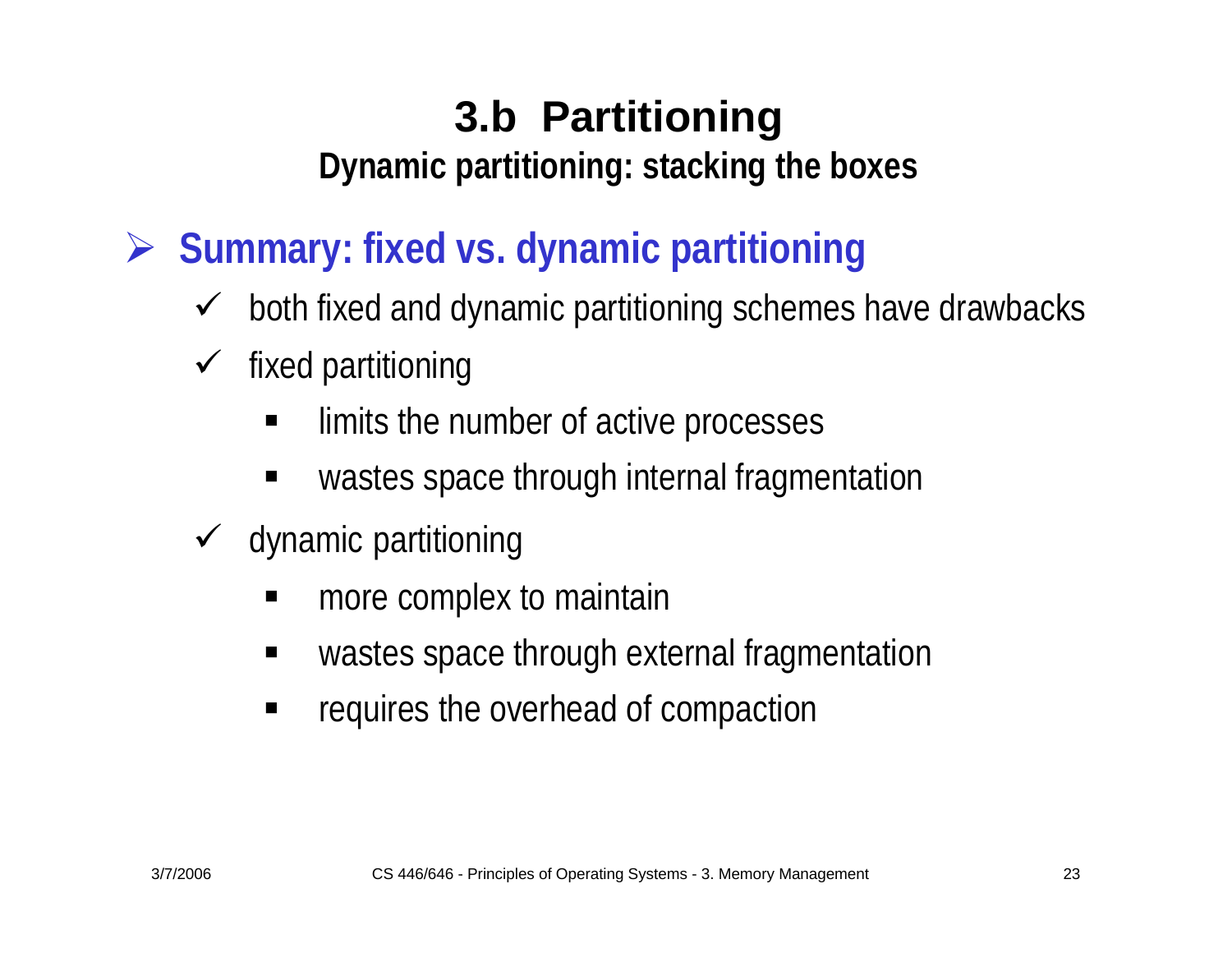## **3.b Partitioning**

**"Buddy system": splitting & merging the shelves**

## ¾ **The buddy system: splitting and coalescing**

| 1 Mbyte block    | 1 <sub>M</sub>                     |               |            |            |      |  |  |  |
|------------------|------------------------------------|---------------|------------|------------|------|--|--|--|
| Request 100 K    | $A = 128K$<br>512K<br>128K<br>256K |               |            |            |      |  |  |  |
| Request 240 K    | $A = 128K$                         | 128K          | $B = 256K$ | 512K       |      |  |  |  |
| Request 64 K     | $A = 128K$                         | $c = 64K$ 64K | $B = 256K$ | 512K       |      |  |  |  |
| Request 256 K    | $A = 128K$                         | $c = 64K$ 64K | $B = 256K$ | $D = 256K$ | 256K |  |  |  |
| <b>Release B</b> | $A = 128K$                         | $c = 64K$ 64K | 256K       | $D = 256K$ | 256K |  |  |  |
| Release A        | 128K                               | $c = 64K$ 64K | 256K       | $D = 256K$ | 256K |  |  |  |
| Request 75 K     | $E = 128K$                         | $c = 64K$ 64K | 256K       | $D = 256K$ | 256K |  |  |  |
| Release C        | $E = 128K$                         | 128K          | 256K       | $D = 256K$ | 256K |  |  |  |
| <b>Release E</b> | 512K                               |               |            | $D = 256K$ | 256K |  |  |  |
| <b>Release D</b> | 1M                                 |               |            |            |      |  |  |  |

#### **Example of buddy system**

Stallings, W. (2004) *Operating Systems: Internals and Design Principles (5th Edition).*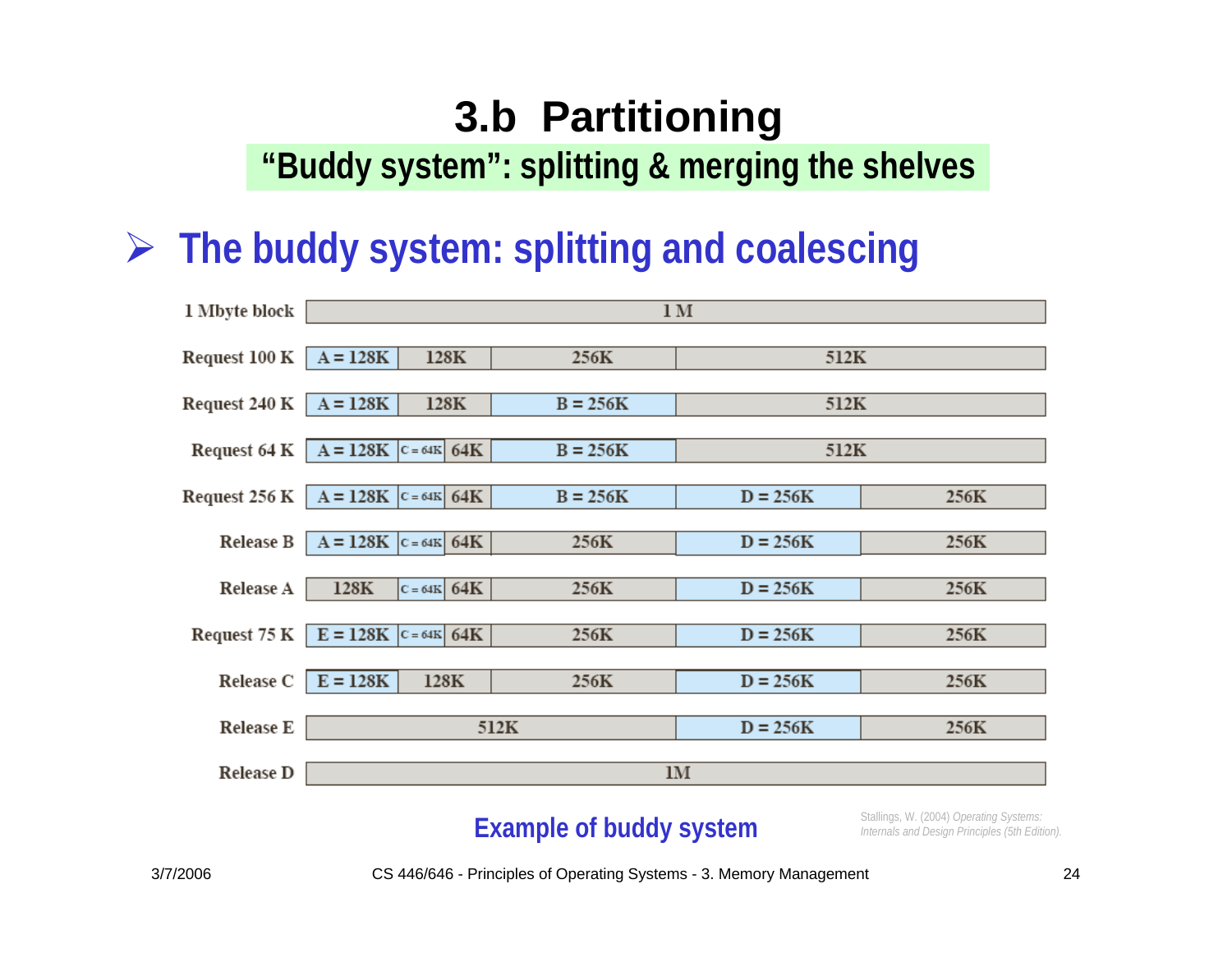### **3. Memory Management**

**a.Goals of Memory Management**

#### **b. Partitioning**

- 9 **Fixed partitioning: shelving the boxes**
- 9 **Dynamic partitioning: stacking the boxes**
- 9 **"Buddy system": splitting & merging the shelves**
- **c. Linking & Loading**
- **d. Simple Paging & Segmentation**
- **e. Virtual Memory**
- **f.Page Replacement Algorithms**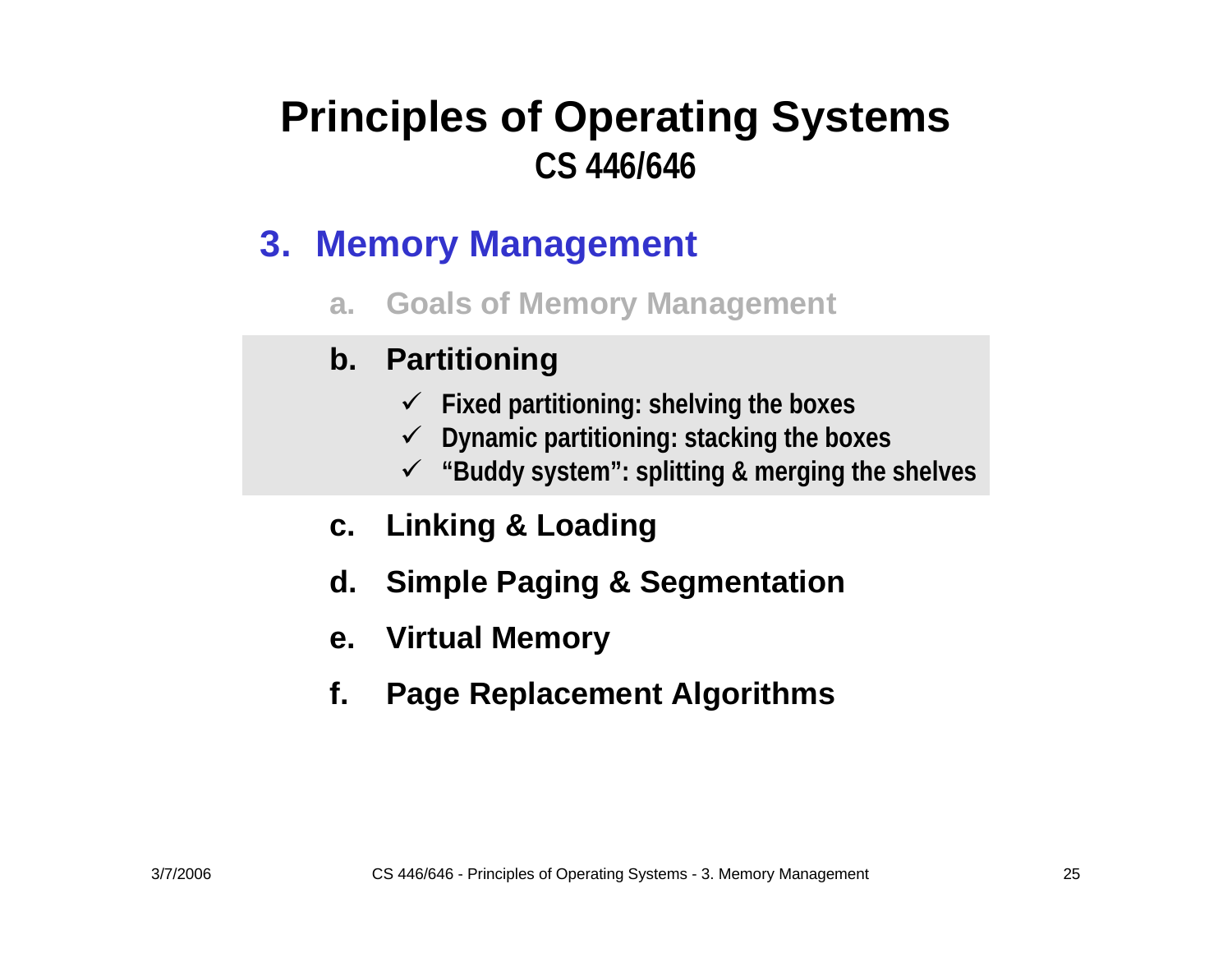### **3. Memory Management**

- **a.Goals of Memory Management**
- **b. Partitioning**

#### **c. Linking & Loading**

- 9 **From object codes to executable i n memory**
- 9 **Loading: binding logical references to physical addresses**
- 9 **Linking: weaving logical addresses together**
- **d. Simple Paging & Segmentation**
- **e. Virtual Memory**
- **f.Page Replacement Algorithms**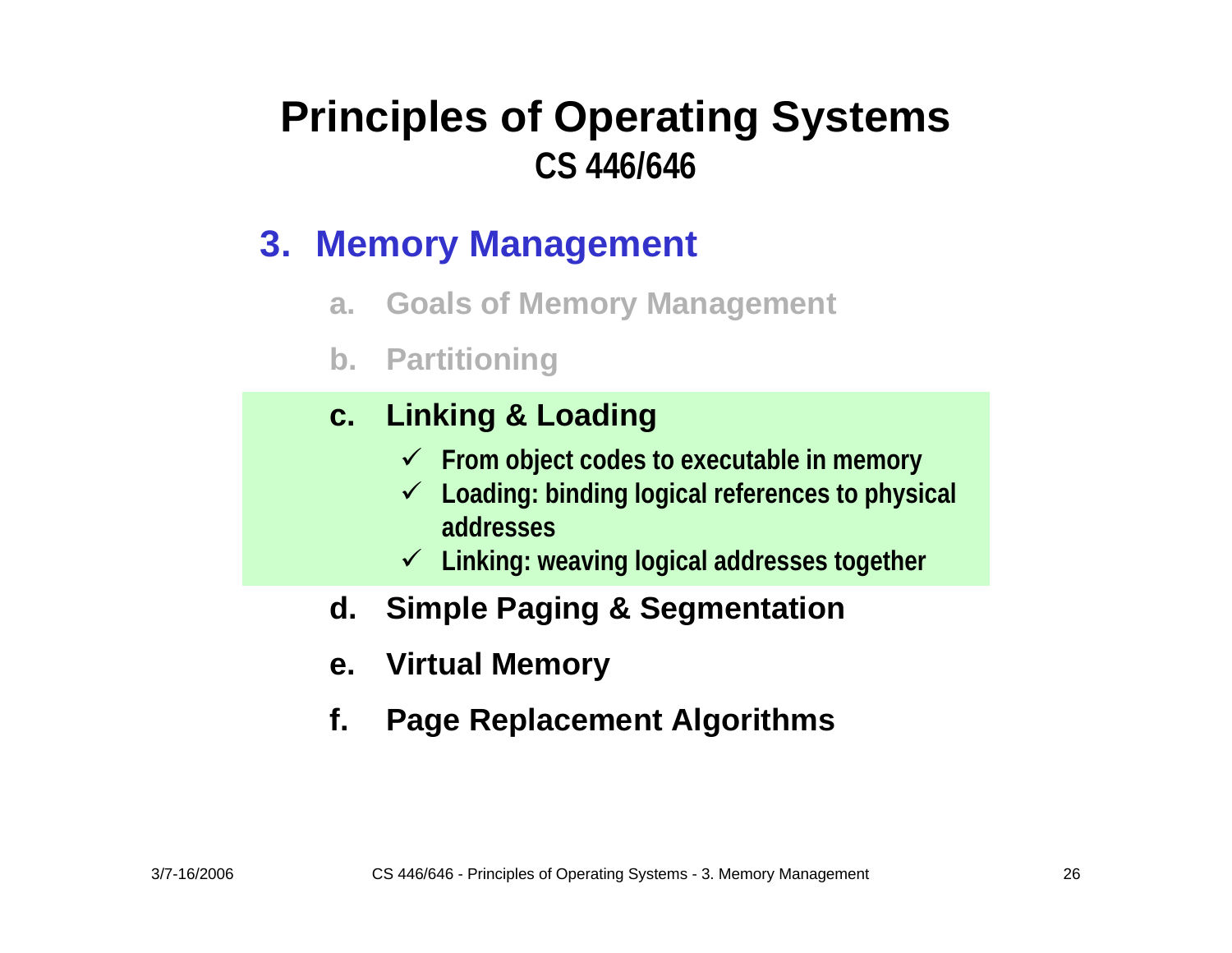### **3.c Linking & Loading From object codes to executable**

### ¾ **Linkers and loaders**

- 9 <sup>a</sup>**linker** or "link editor" is a program that takes a collection of object modules (created by compilers or assemblers) and combines them into a single executable program
- **√** a loader places the linked program in memory, possibly translating (relocating) addresses on the way



#### **From source code to m emory, via translating, linking and loading**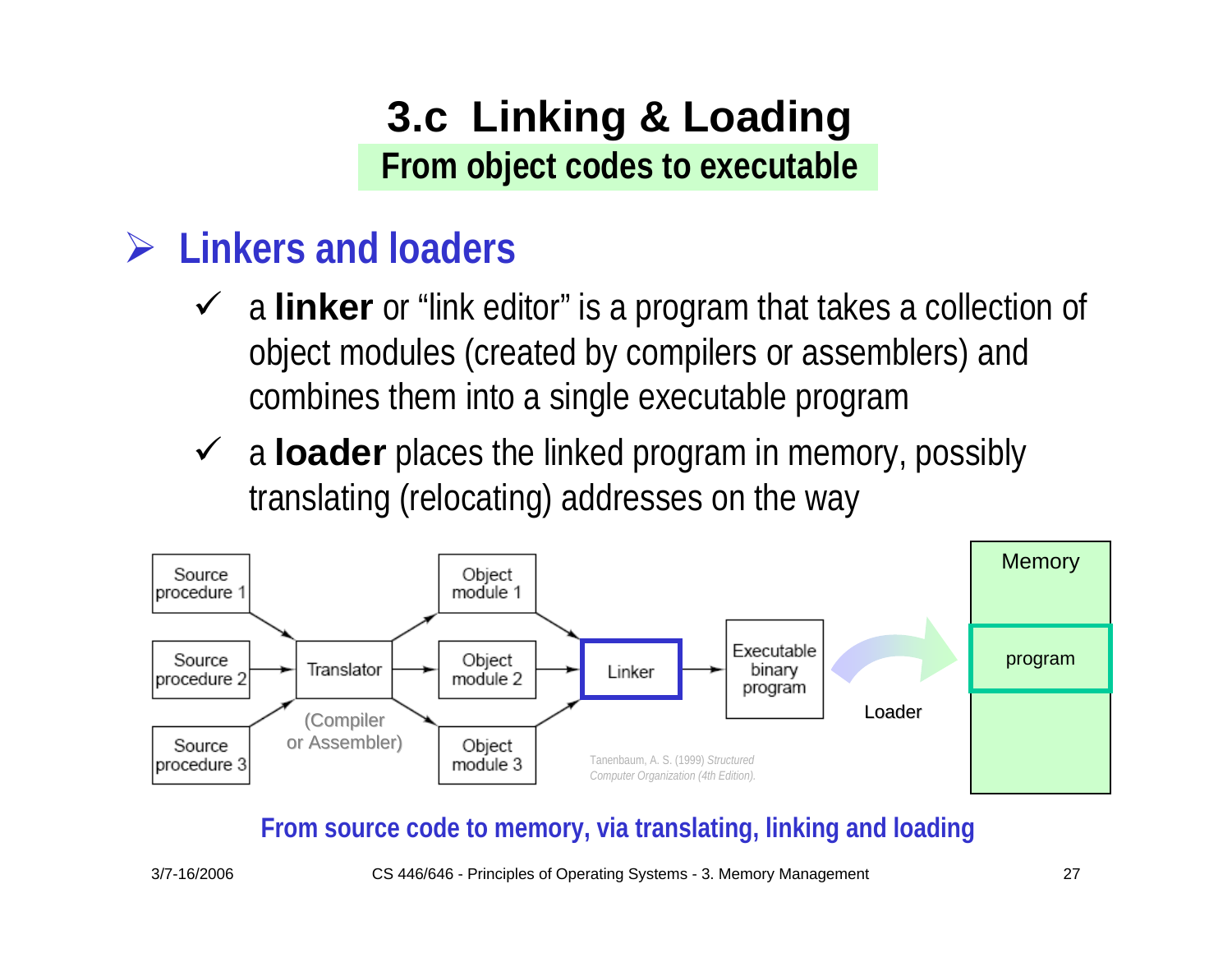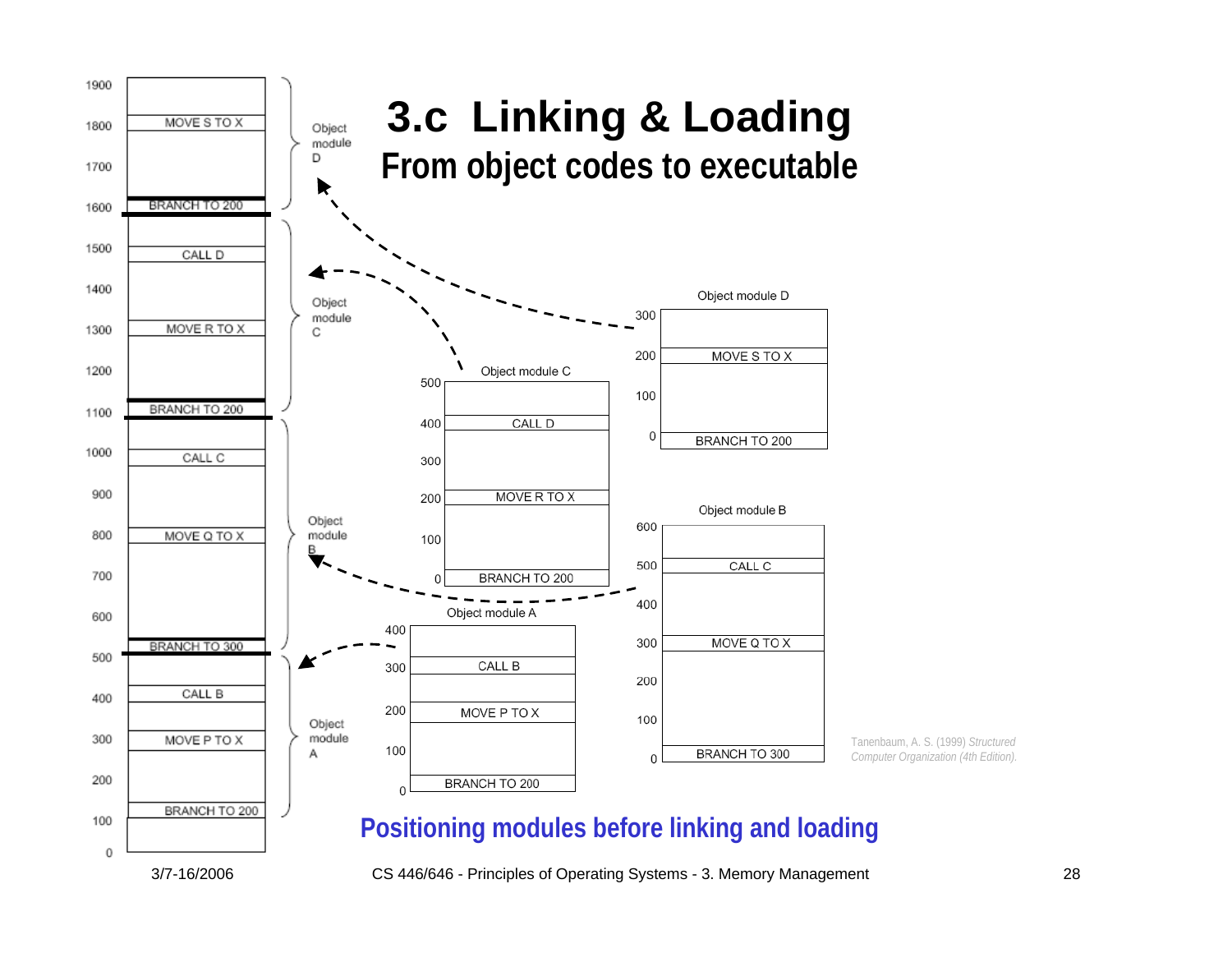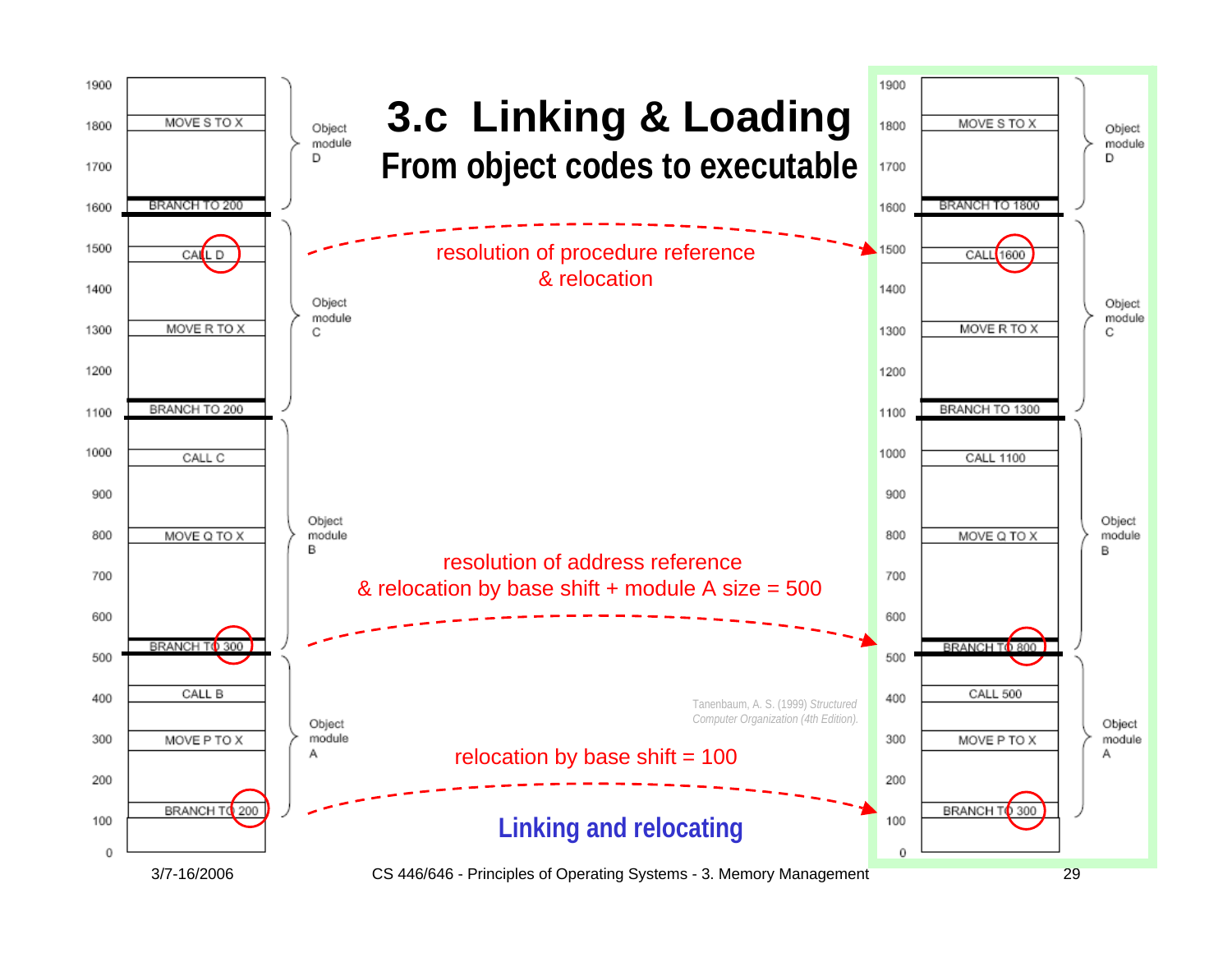## **3.c Linking & Loading**

**Loading: binding logical references to physical addresses**

- ¾ **Loading involves binding instructions and data to physical memory addresses**
	- $\checkmark$  once an executable is finished compiling or is stored on disk, the loader places it in memory
	- $\checkmark$  modern systems allow a user process image to reside in any part of physical memory
	- $\checkmark$  three approaches to loading:
		- $\mathbb{S}$  absolute loading = binding can be done beforehand, at compile time *(writing once)*
		- **P** relocatable loading = binding is done at load time *(rewriting)*
		- </u> dynamic runtime loading = binding is postponed until execution time *(not writing)*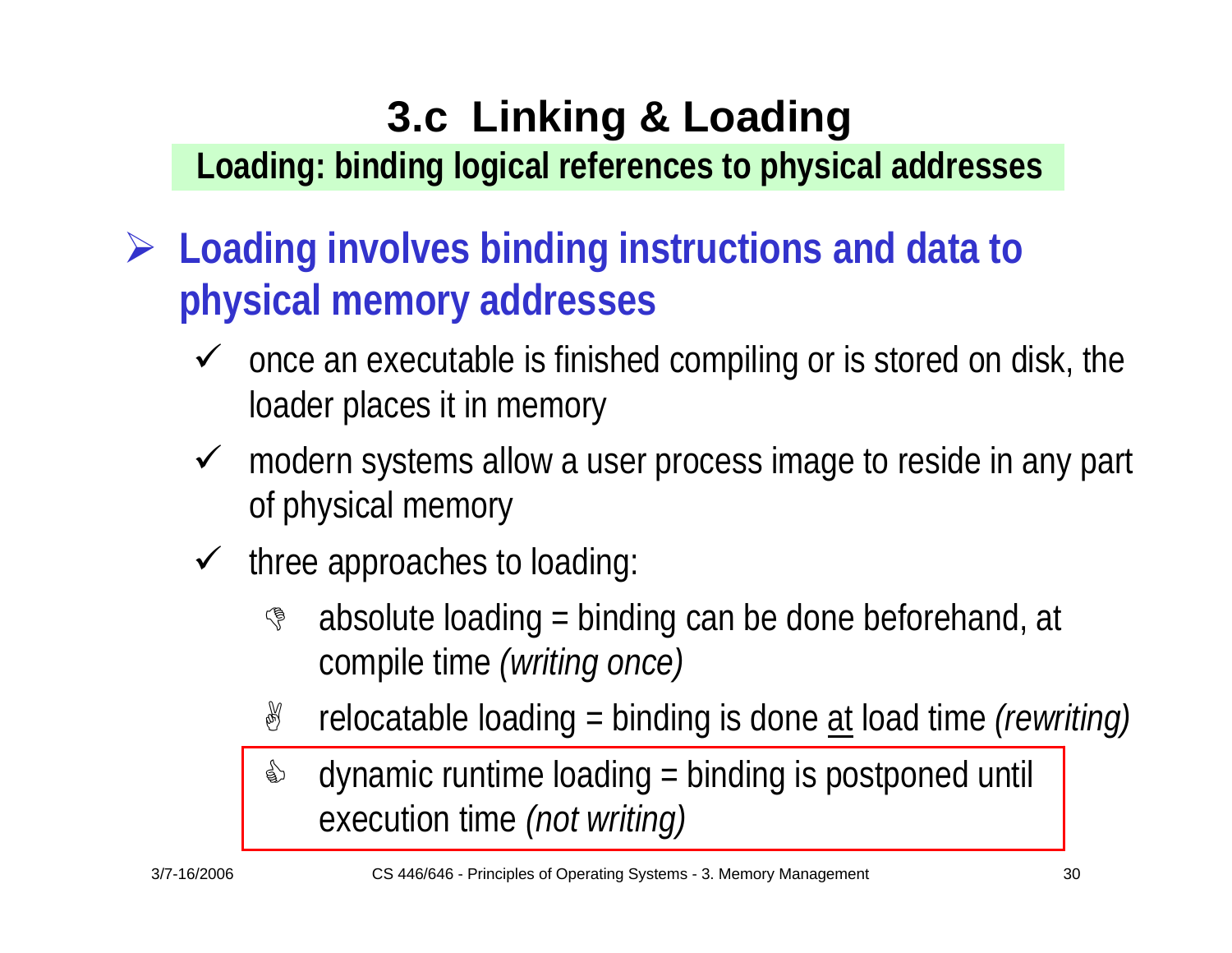## **3.c Linking & Loading Loading: binding logical references to physical addresses**

#### $\mathbb{S}$ **Absolute loading**

- $\checkmark$  requires that a given module always be loaded into the same location in memory
- $\checkmark$  thus, the compiler can bind symbolic addresses directly to absolute addresses
- $\checkmark$  this was the case of the .COM format programs in MS-DOS
- *Internals and Design Principles (5th Edition).*  → *not acceptable: prevents swapping and/or multitasking, etc.*



3/7-16/2006 CS 446/646 - Principles of Operating Systems - 3. Memory Management 31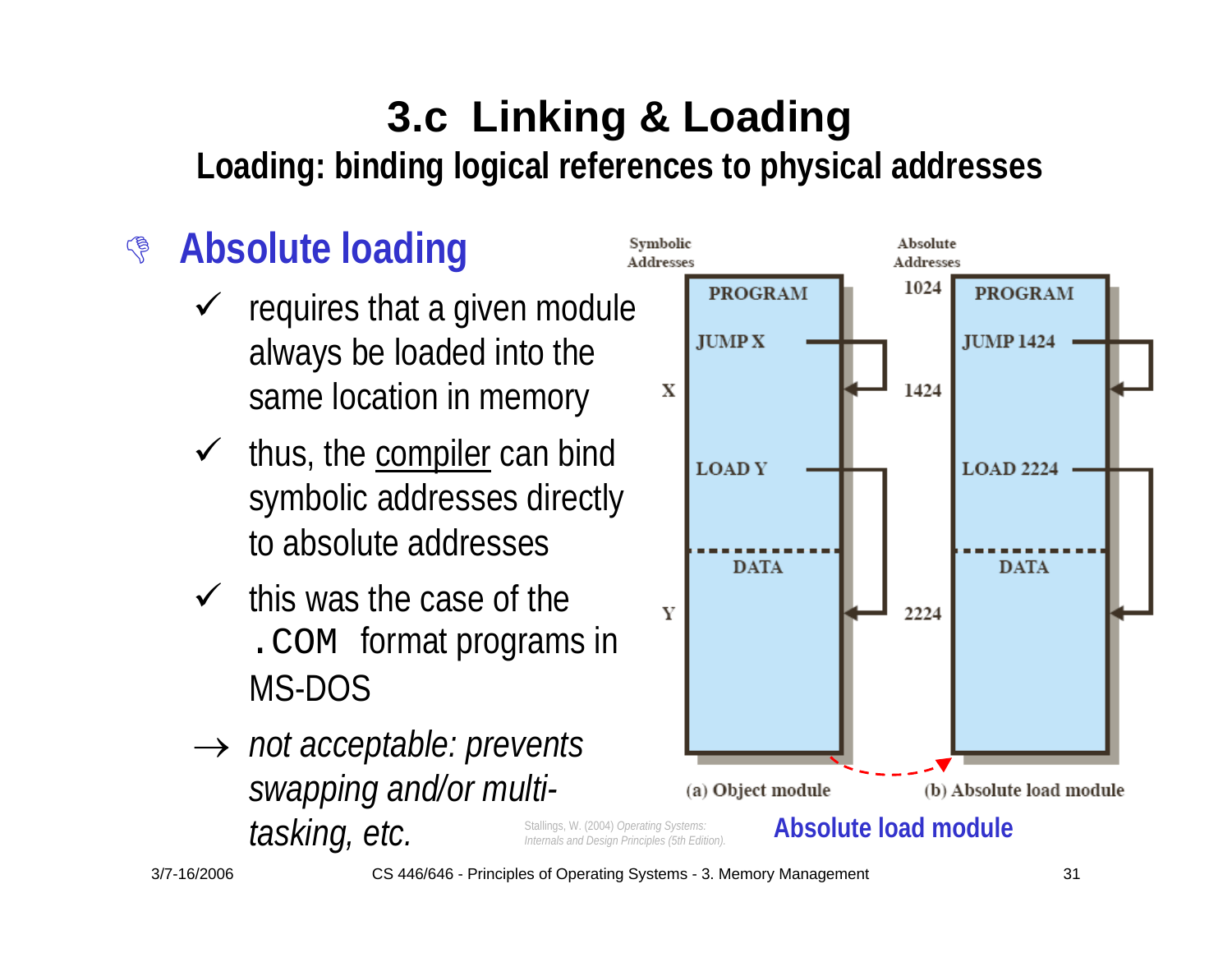## **3.c Linking & Loading Loading: binding logical references to physical addresses**

#### 8 **Relocatable loading**

- $\checkmark$  we need modules that can be located and relocated anywhere in memory
- $\checkmark$  for this, the compiler must produce relative addresses
- $\checkmark$  then the task of the loader is basically to add one or several fixed offset(s) to all address references
- **Internals and Decating Constraints Internals and Design Principles (5th Edition).**  $\sqrt{ }$  problem: swapping in and out requires delocating and

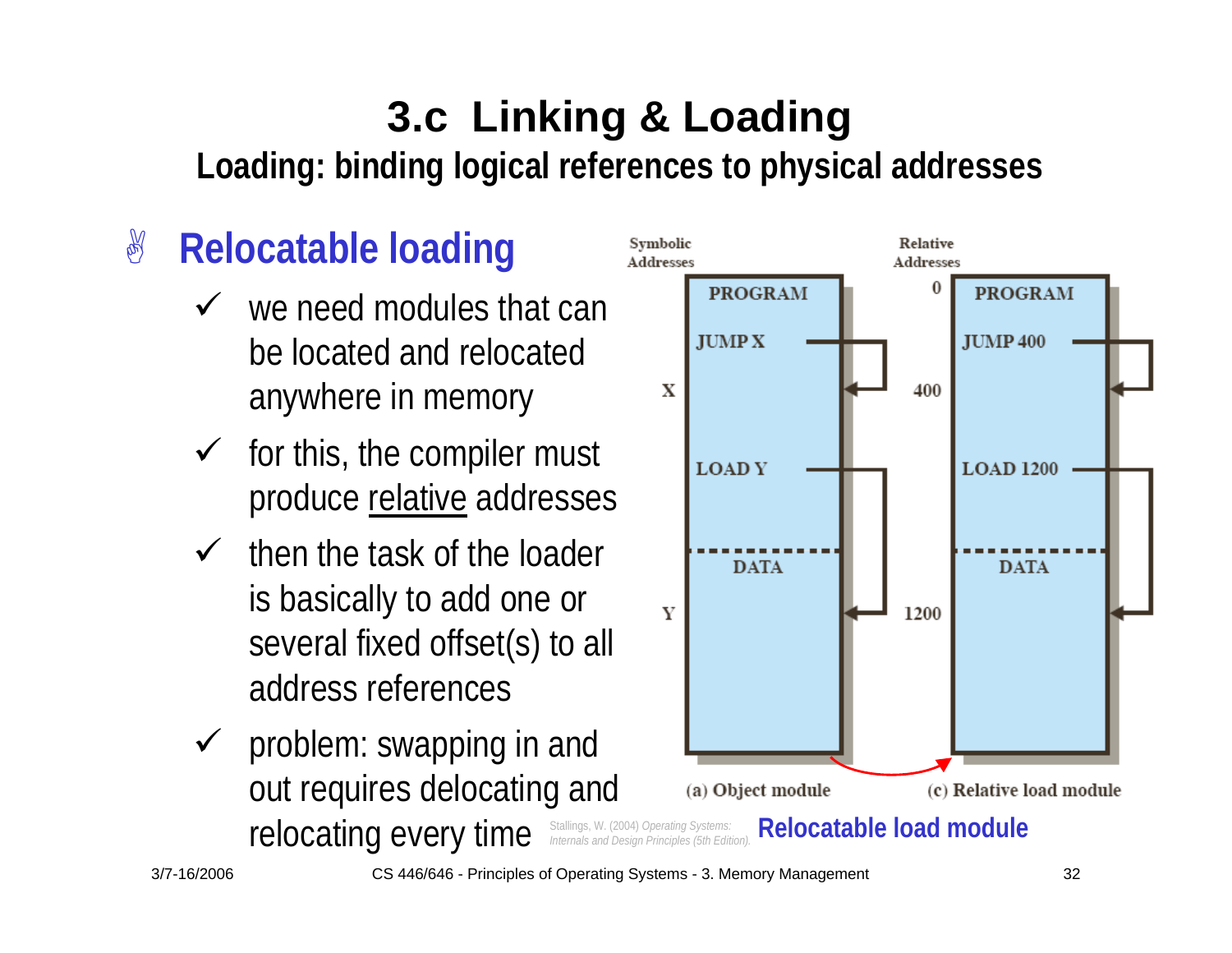## **3.c Linking & Loading**

**Loading: binding logical references to physical addresses**

#### &**Dynamic runtime loading**

- $\checkmark$  physical address binding does not happen until the very last moment, when the instruction is executed
- $\checkmark$  done by special processor hardware (combined with protection)
- $\checkmark$ gives the most freedom



#### **Hardware support for relocation**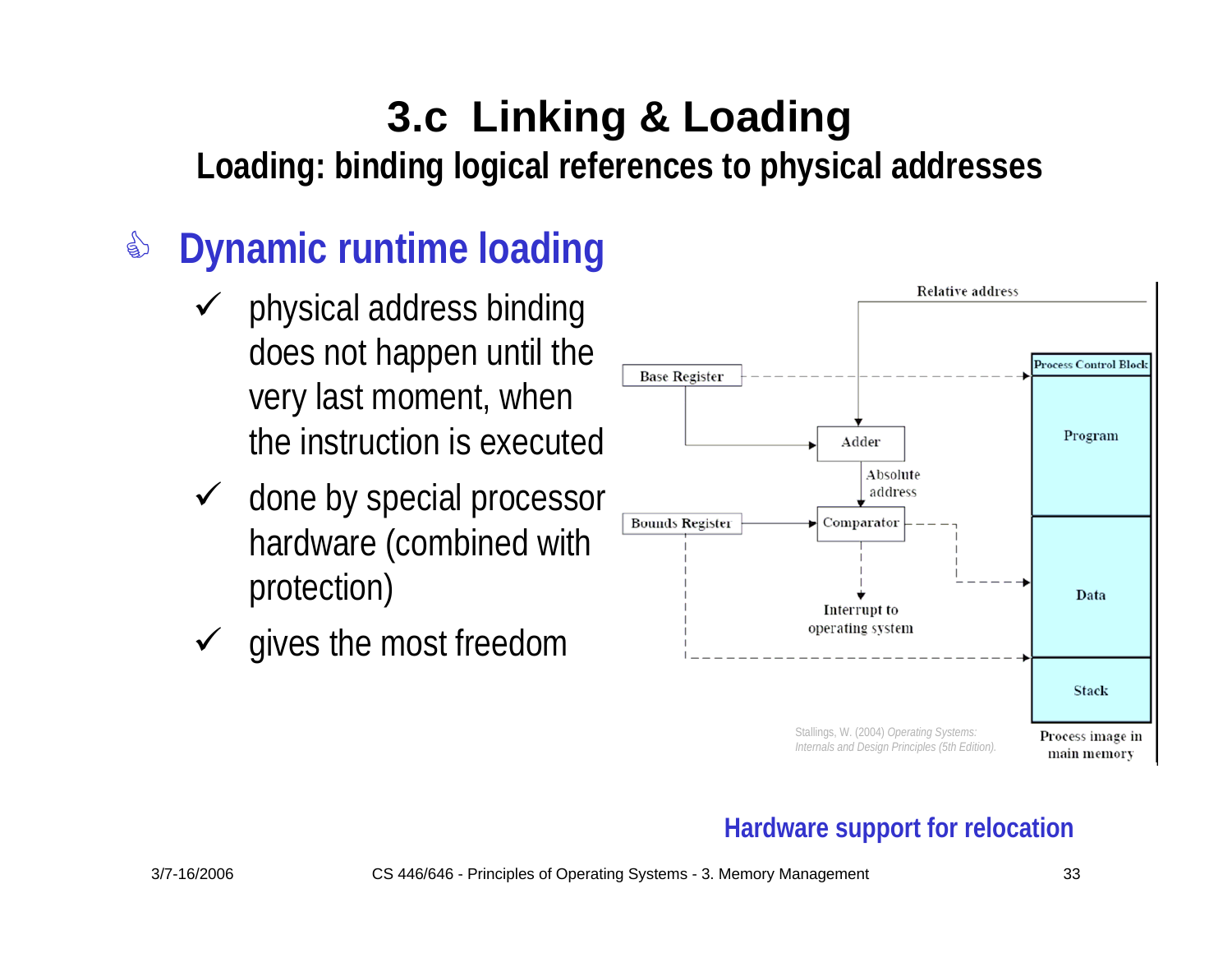### **3. Memory Management**

- **a.Goals of Memory Management**
- **b. Partitioning**

#### **c. Linking & Loading**

- 9 **From object codes to executable i n memory**
- 9 **Loading: binding logical references to physical addresses**
- 9 **Linking: weaving logical addresses together**
- **d. Simple Paging & Segmentation**
- **e. Virtual Memory**
- **f.Page Replacement Algorithms**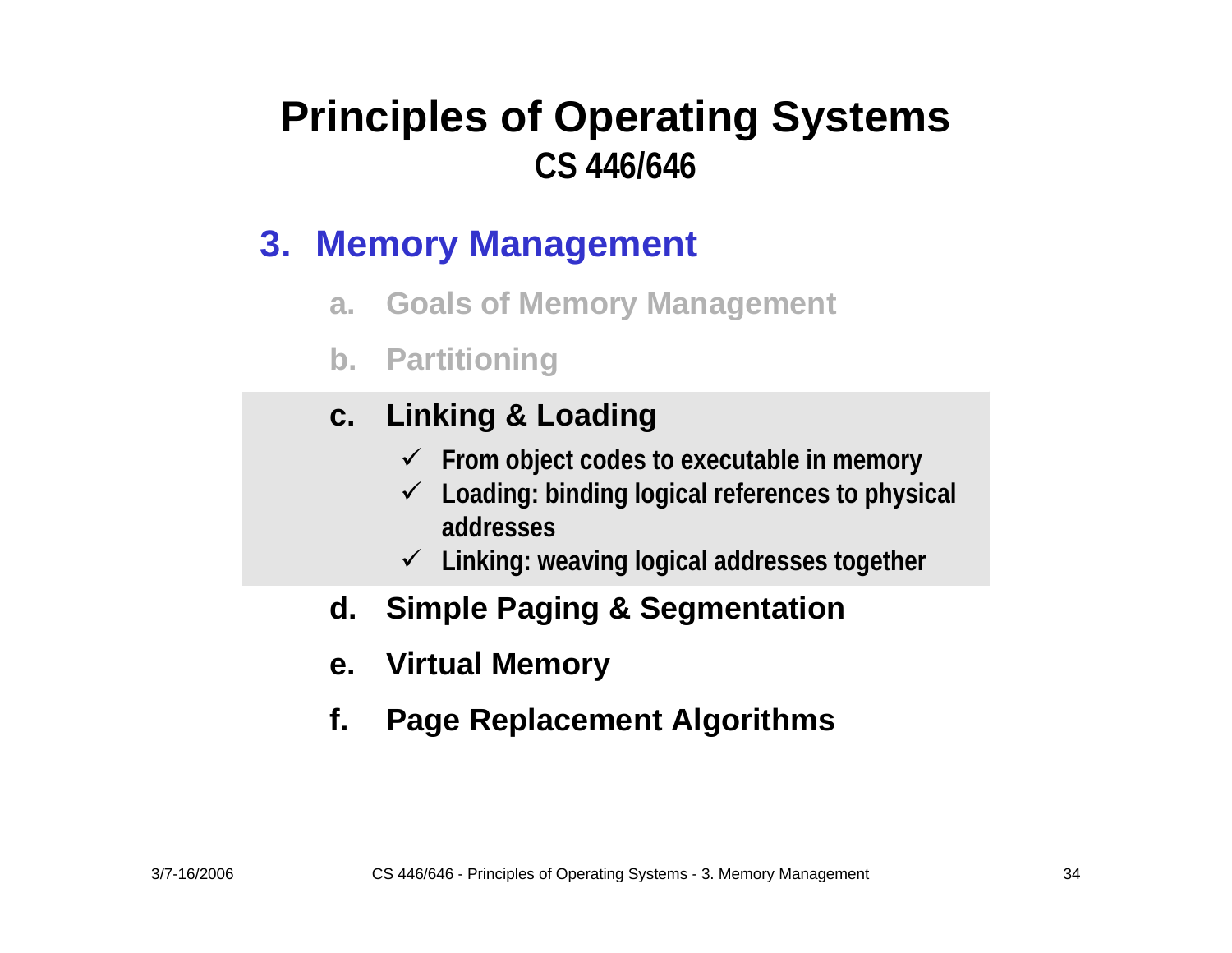### **3. Memory Management**

- **a.Goals of Memory Management**
- **b. Partitioning**
- **c. Linking & Loading**

#### **d. Simple Paging & Segmentation**

- 9 **Paging**
- 9 **Hardware support for paging**
- 9 **Segmentation**
- **e. Virtual Memory**
- **f.Page Replacement Algorithms**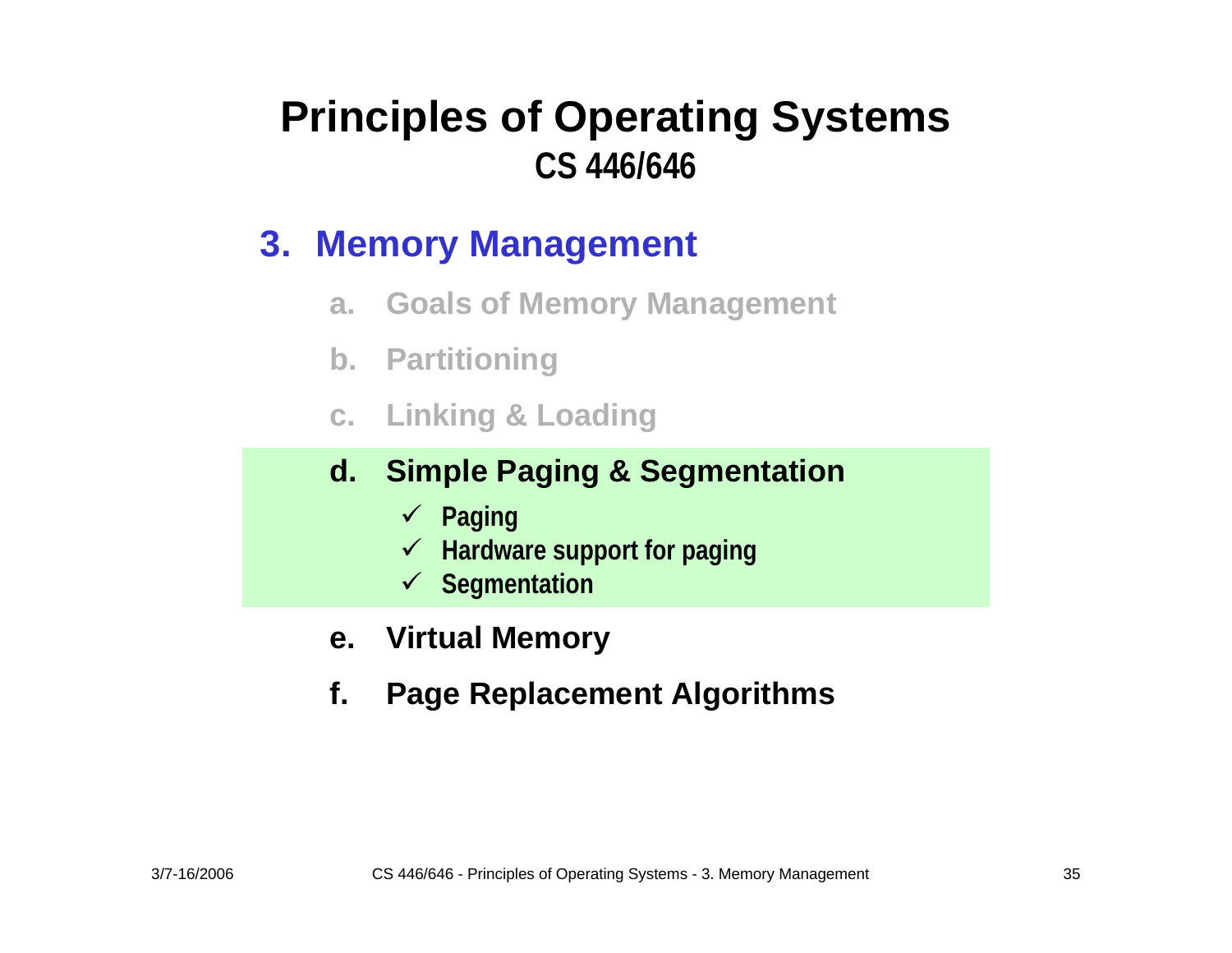### ¾ **(Sub)divide and conquer**

- $\checkmark$  new idea: partition process images, too, so that their physical domain doesn't have to be contiguous anymore
	- ٠ memory is partitioned into small, equal-size chunks
	- process images or also subdivided into the same size chunks
- $\sqrt{ }$  the chunks of a process are called **pages** and chunks of memory are called **frames**
- $\sqrt{ }$ the O/S maintains a page table for each process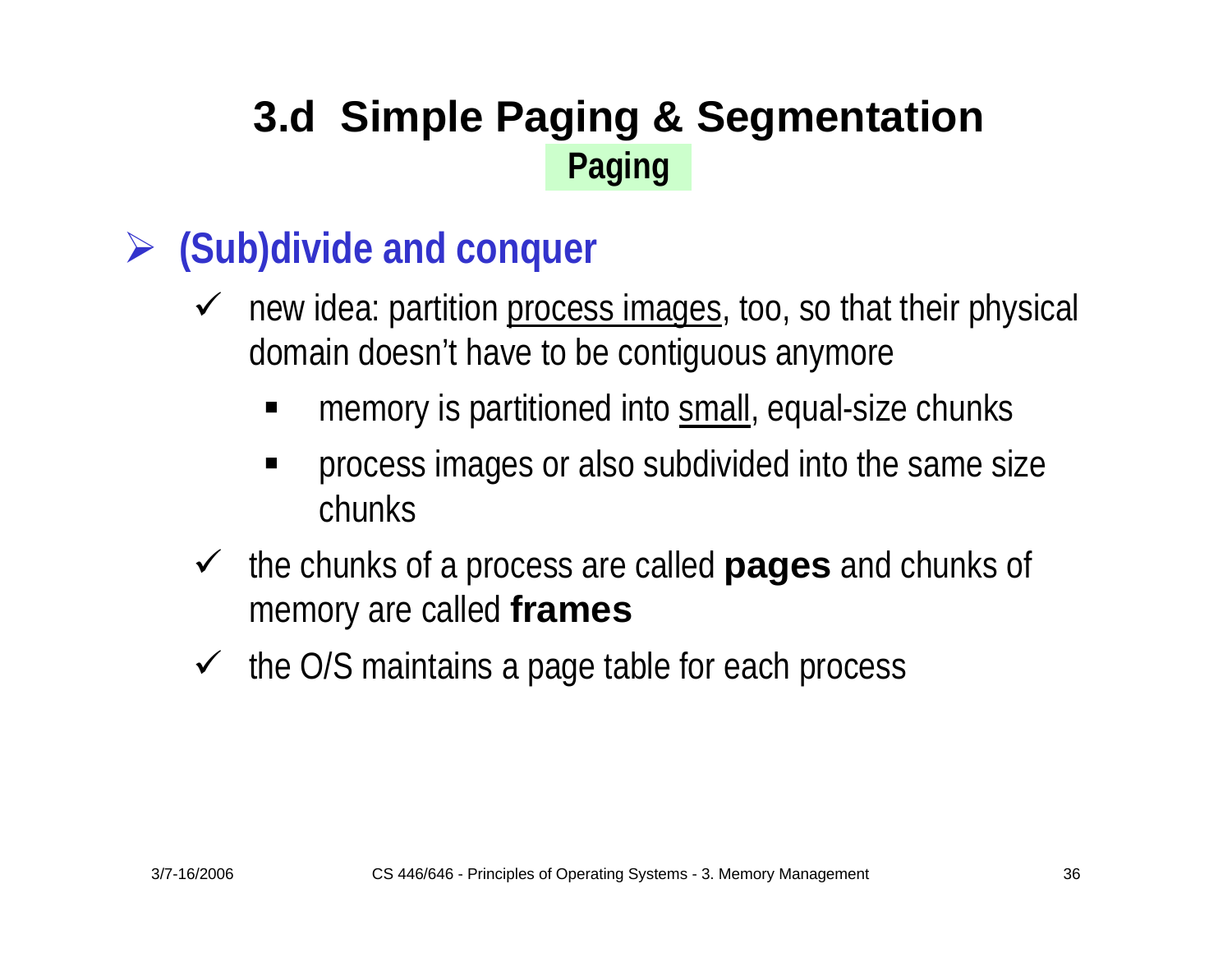

Stallings, W. (2004) *Operating Systems: Internals and Design Principles (5th Edition).*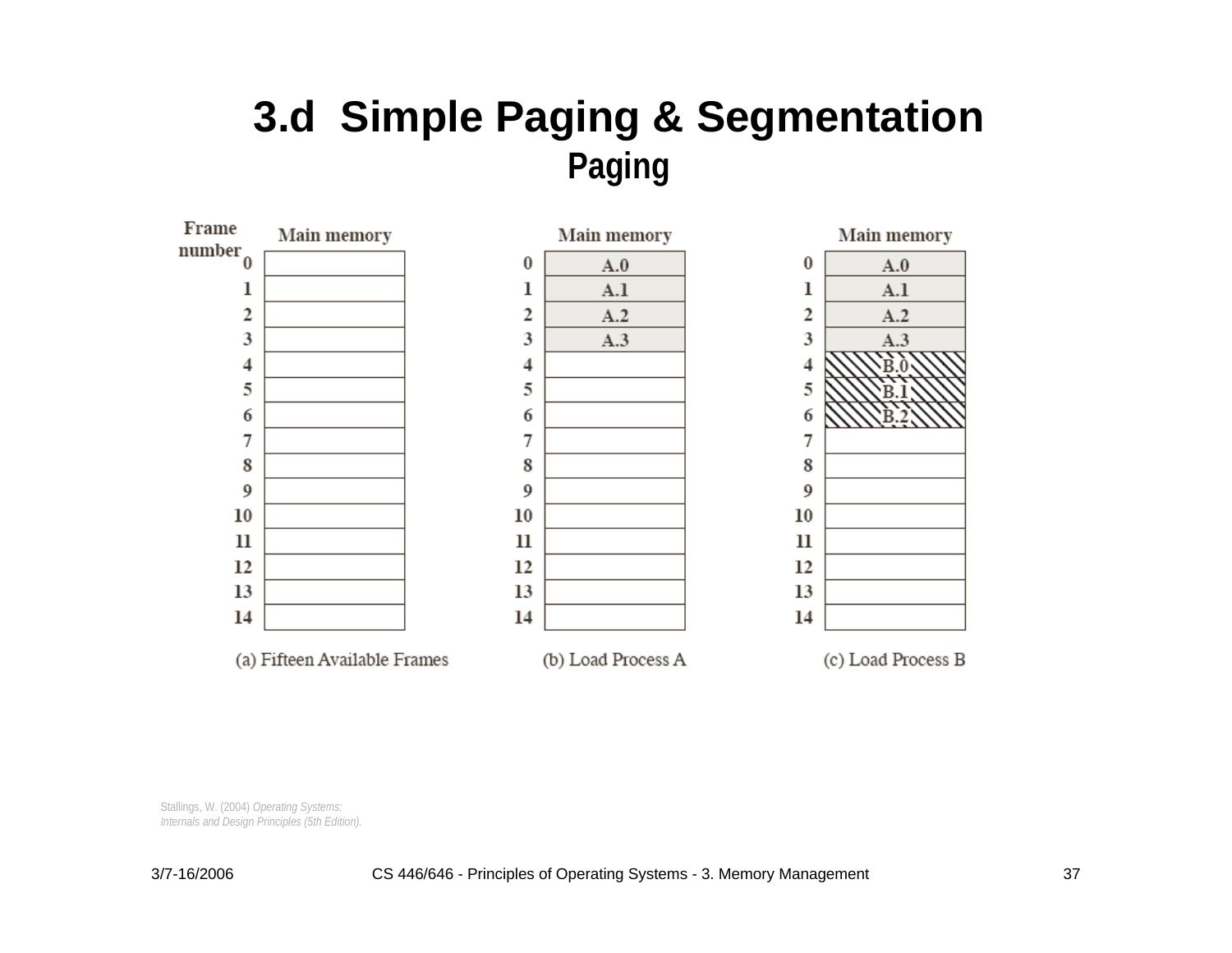

3/7-16/2006 CS 446/646 - Principles of Operating Systems - 3. Memory Management 38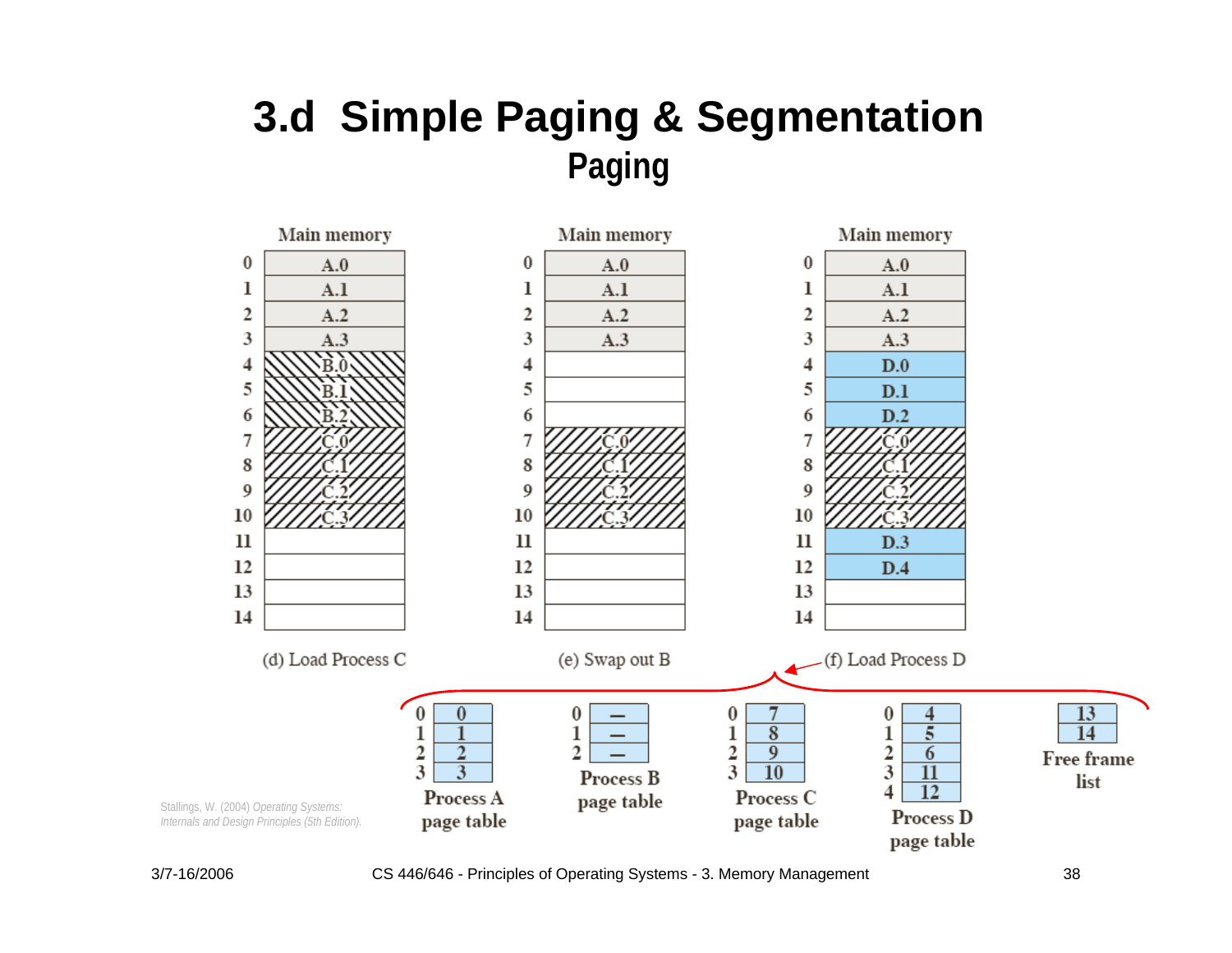

memory

frame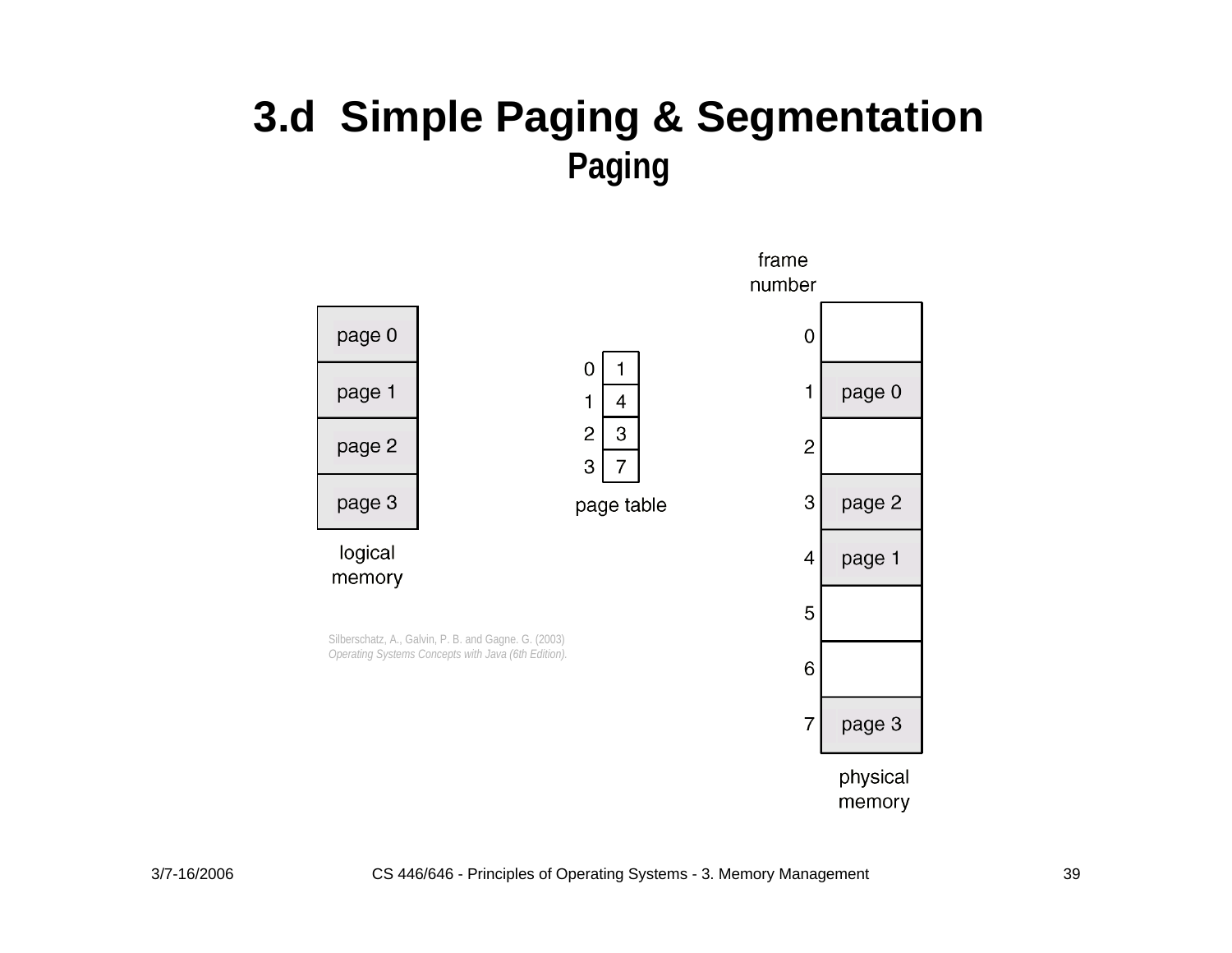

physical memory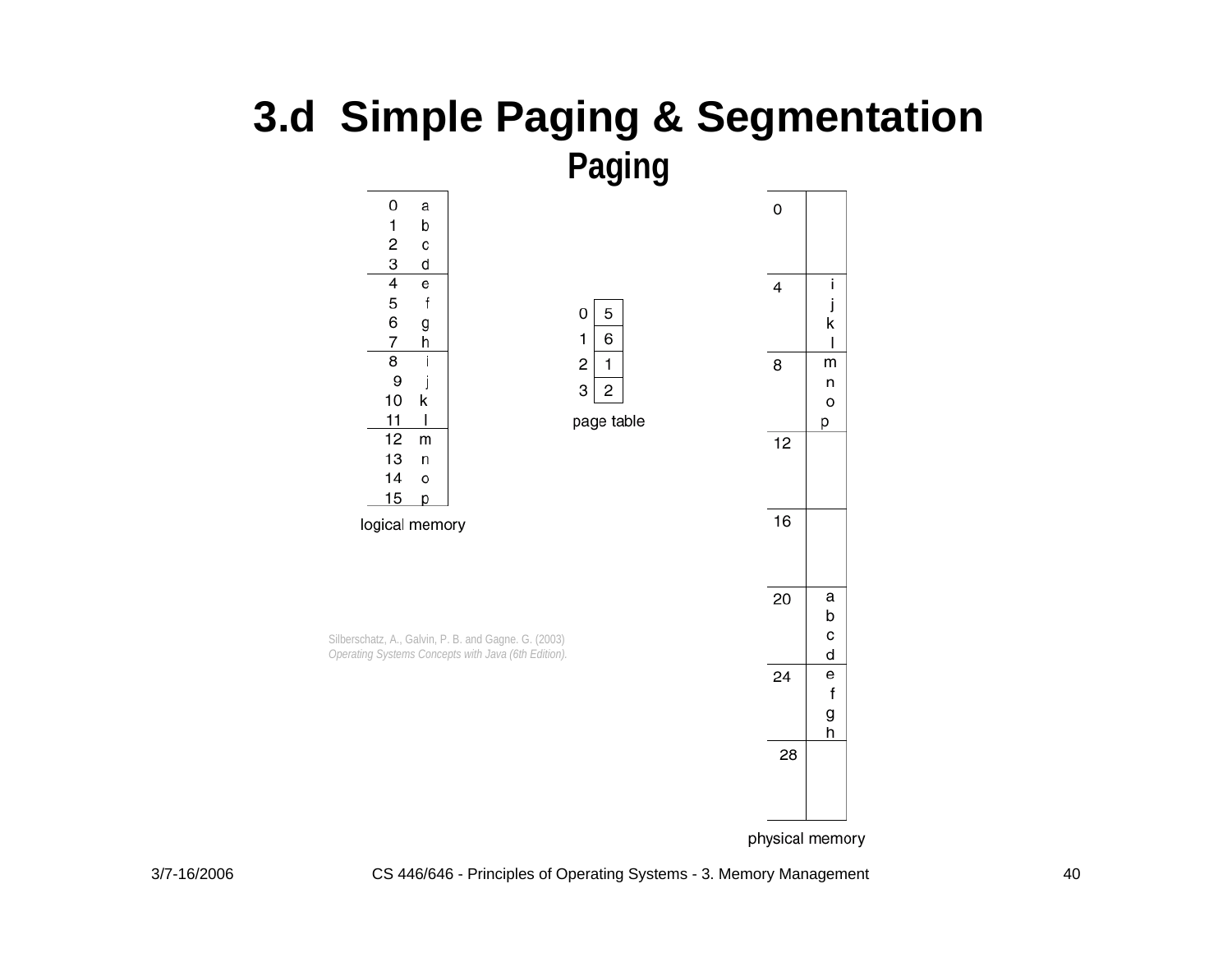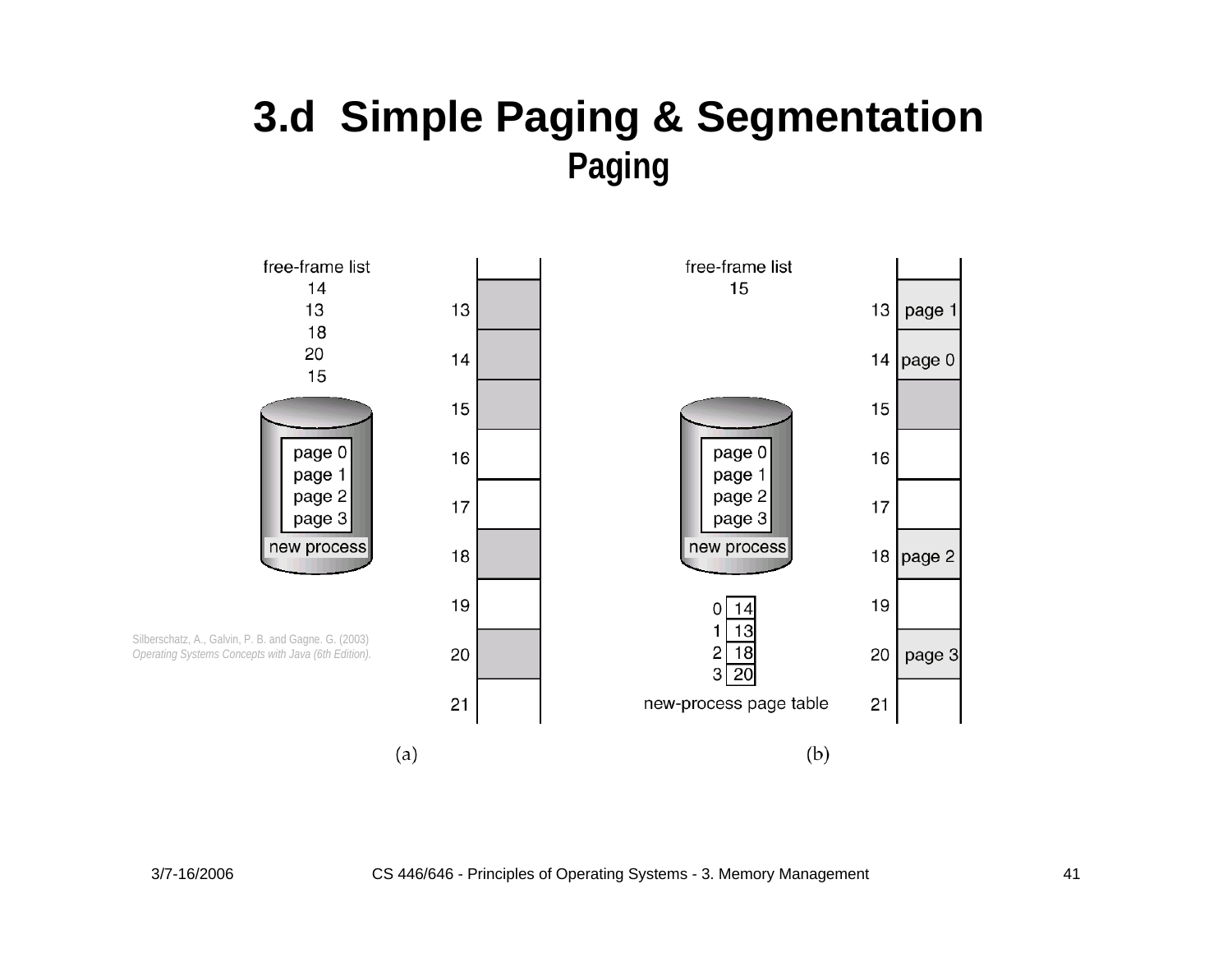### **3.d Simple Paging & Segmentation Hardware support for paging**

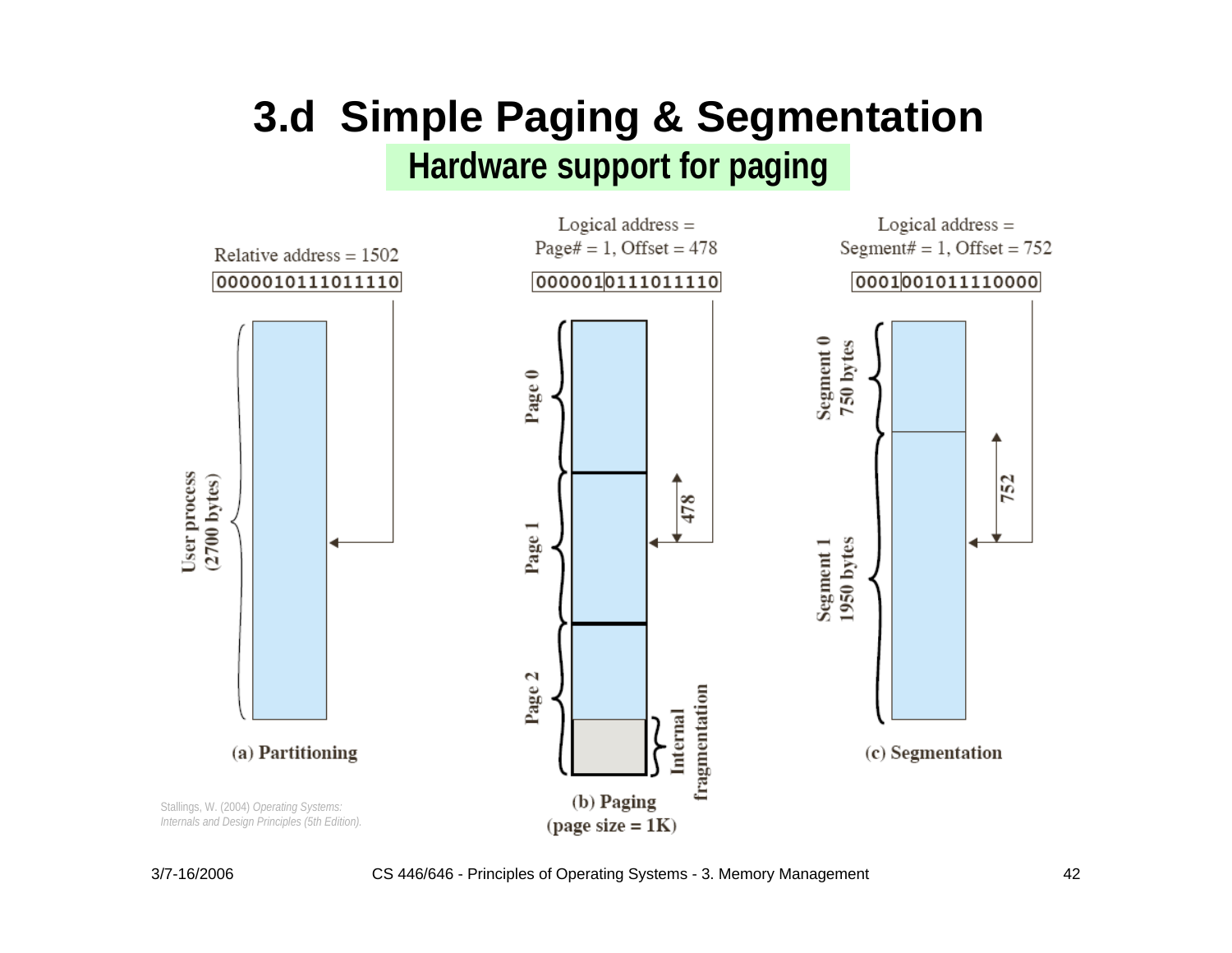### **3.d Simple Paging & Segmentation Hardware support for paging**

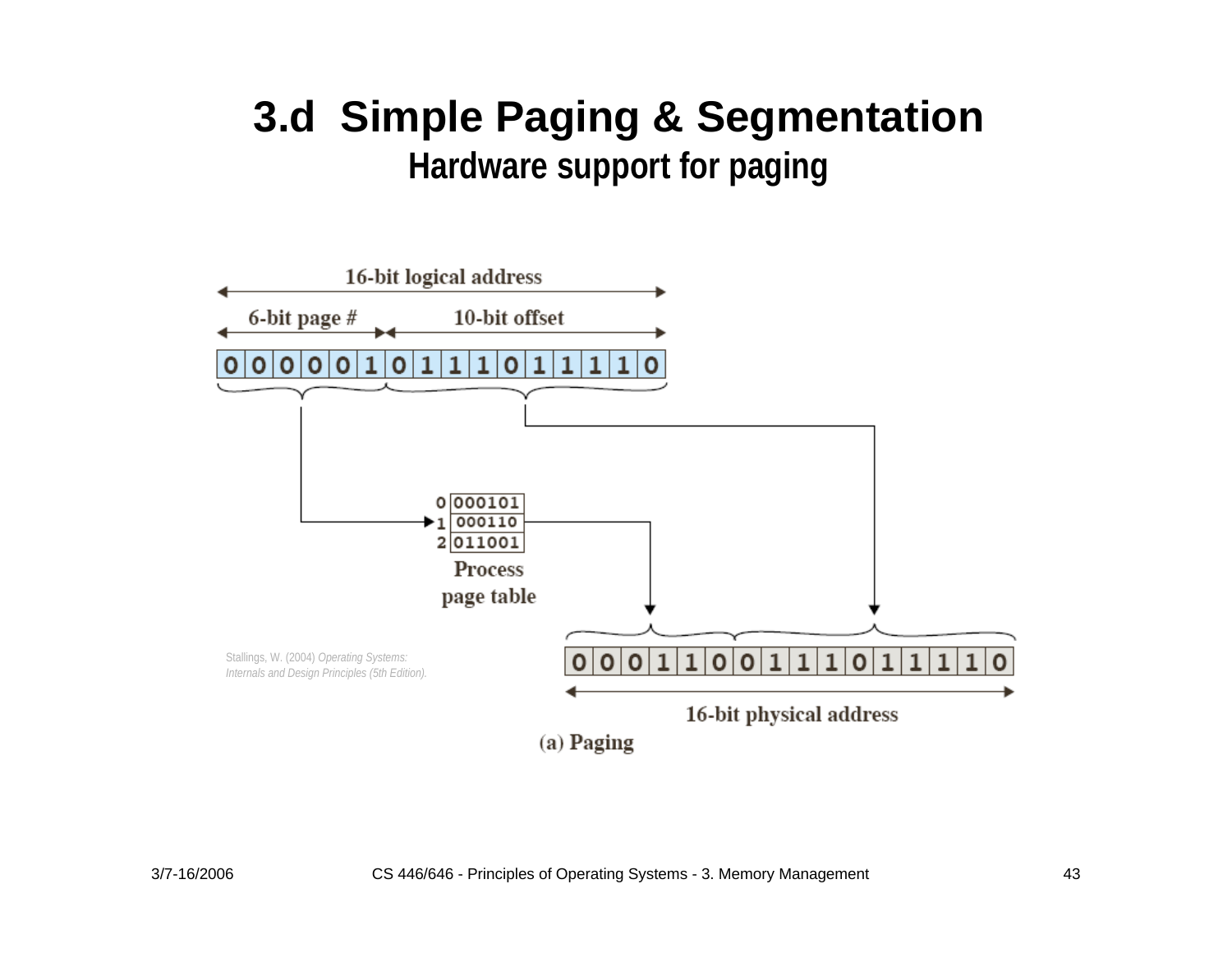### **3.d Simple Paging & Segmentation Hardware support for paging**



Silberschatz, A., Galvin, P. B. and Gagne. G. (2003) *Operating Systems Concepts with Java (6th Edition).*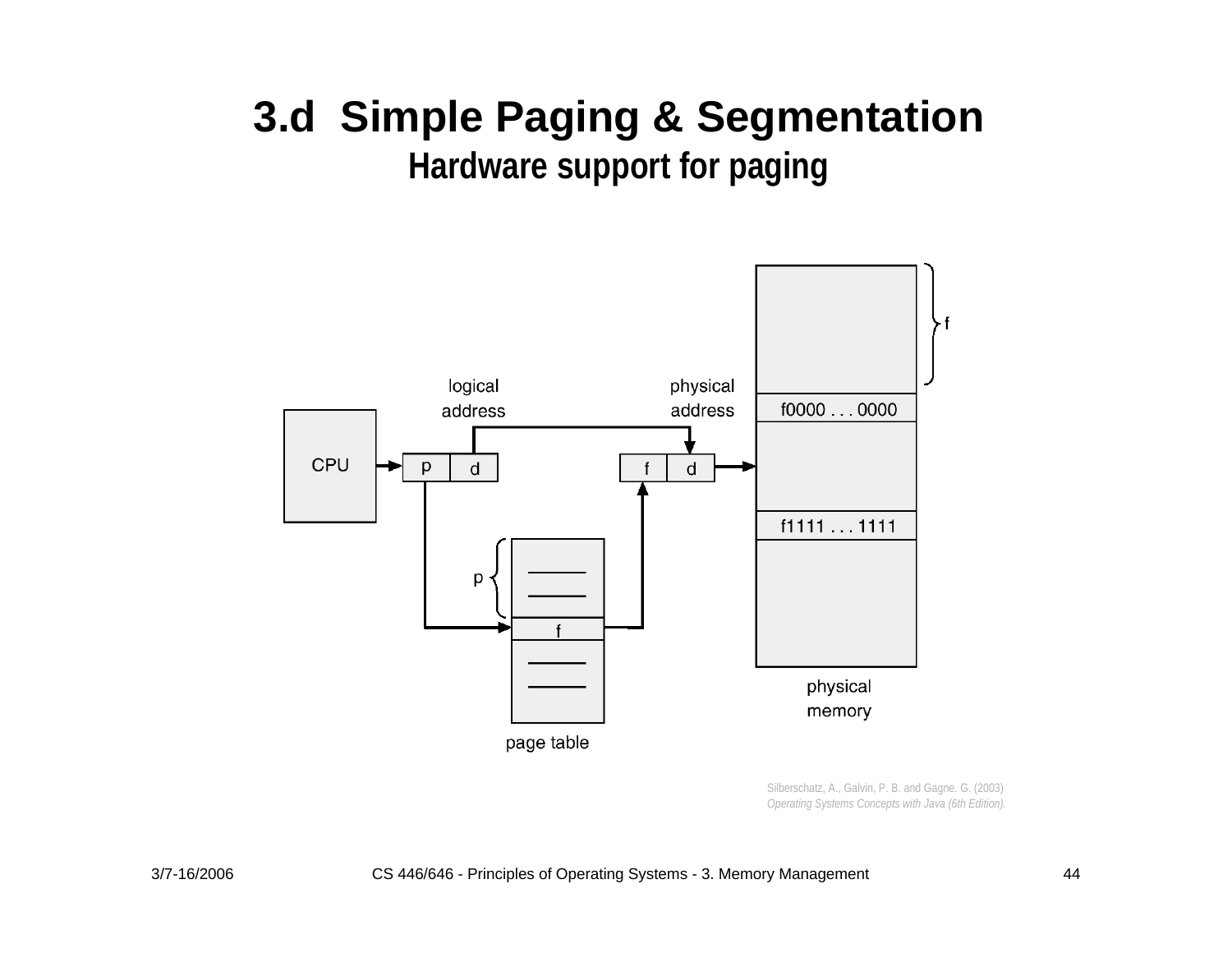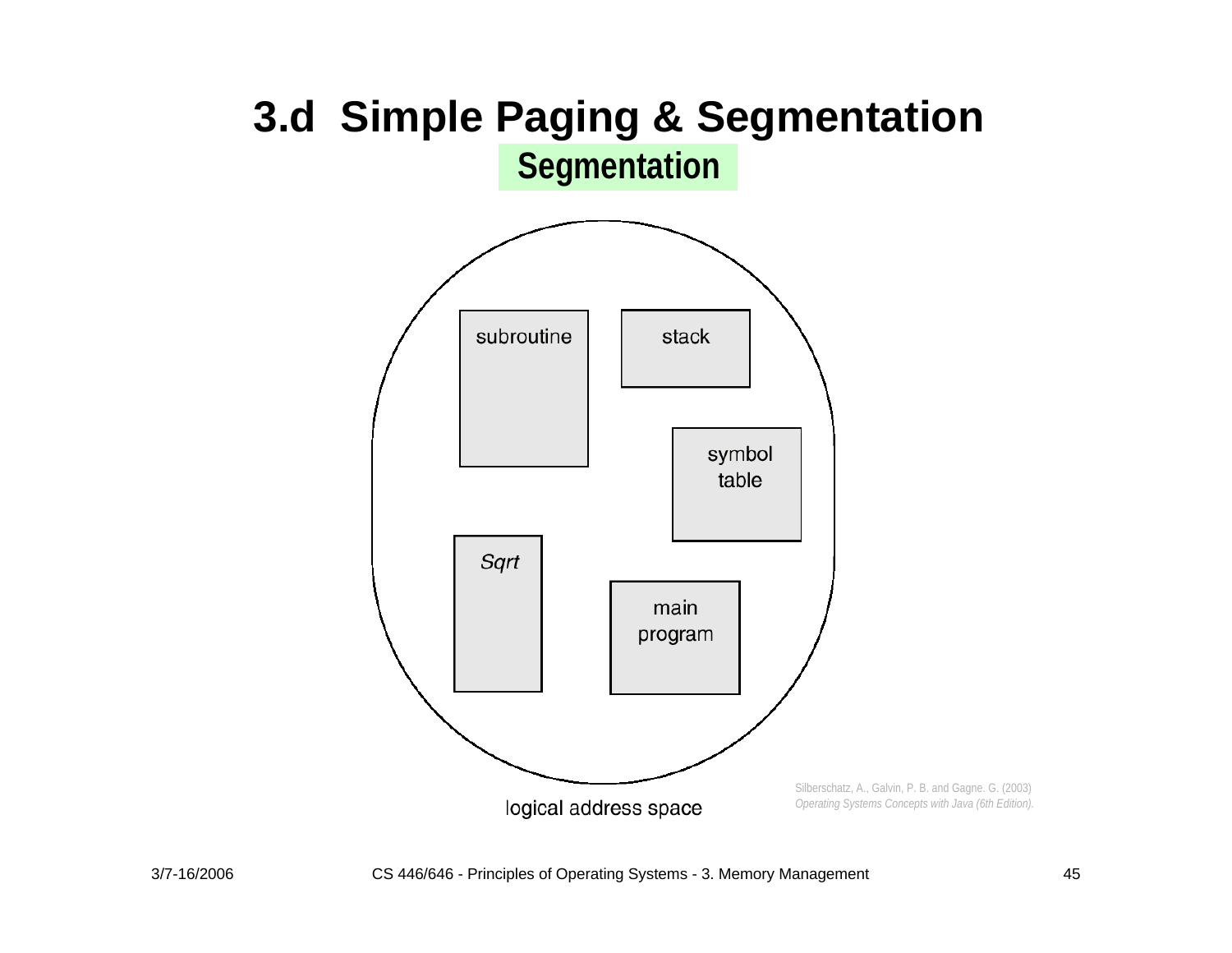

Figure 6-7. In a one-dimensional address space with growing tables, one table may bump into another.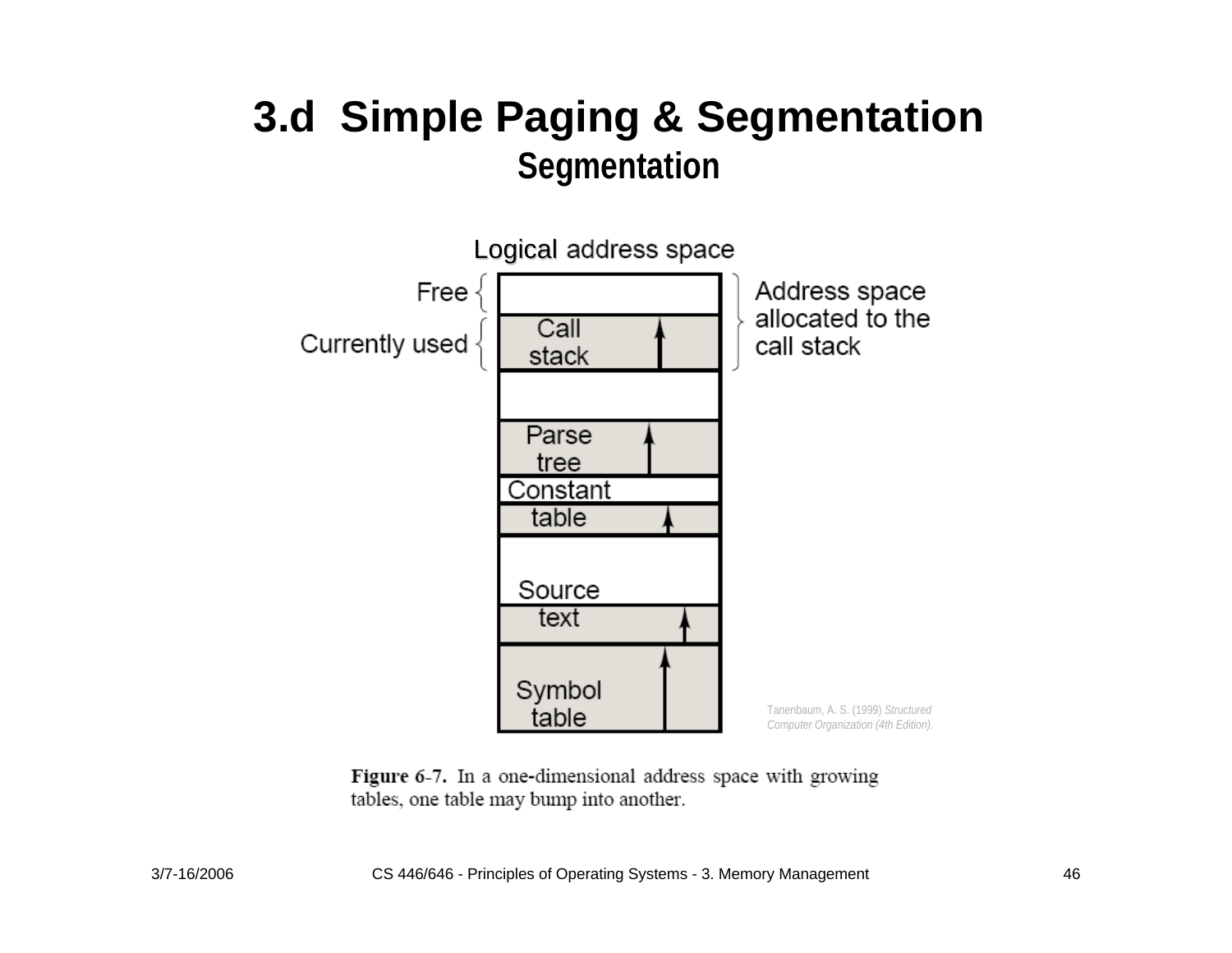

Figure 6-8. A segmented memory allows each table to grow or shrink independently of the other tables.

Tanenbaum, A. S. (1999) *Structured Computer Organization (4th Edition).*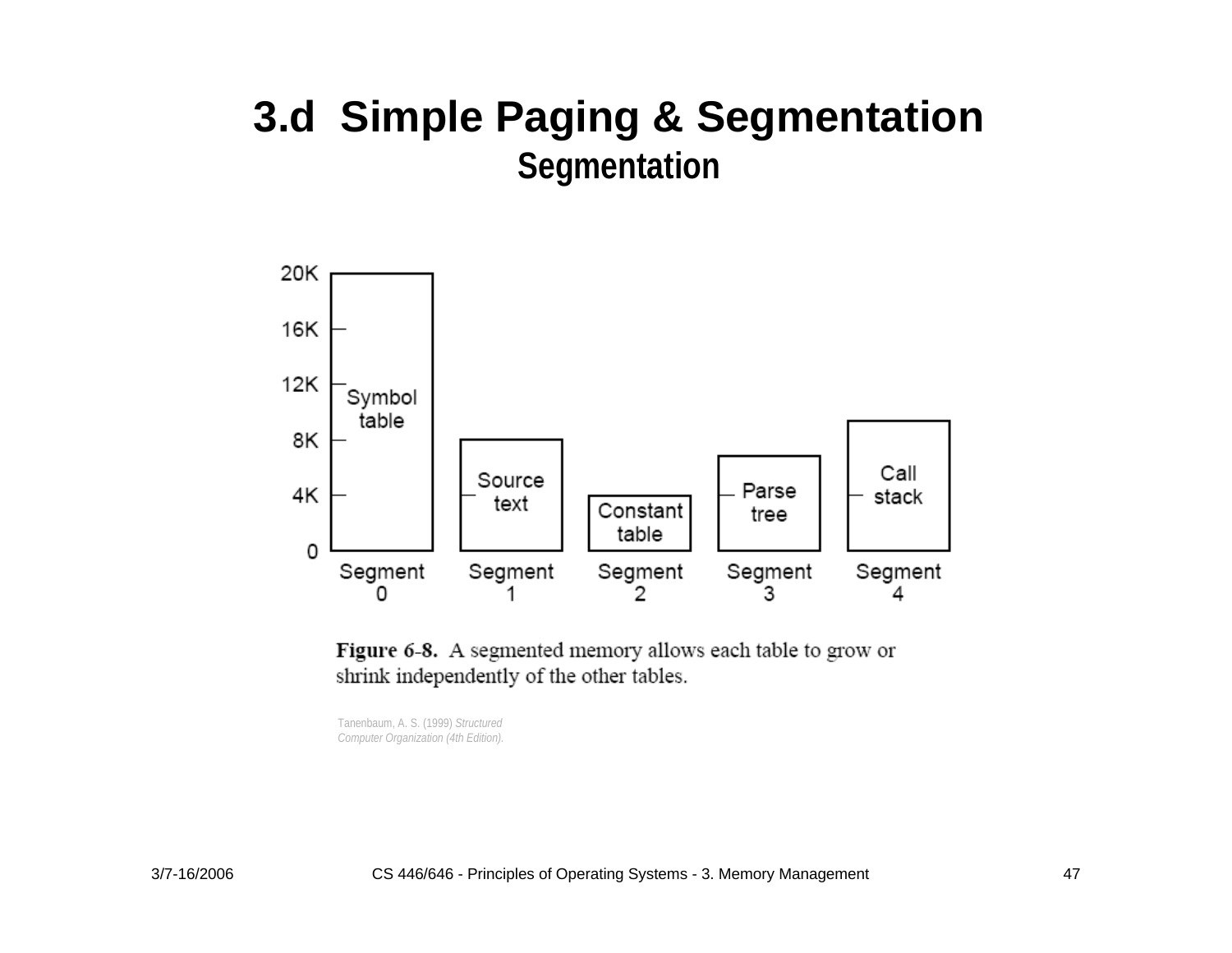

physical memory

#### 3/7-16/2006 CS 446/646 - Principles of Operating Systems - 3. Memory Management 48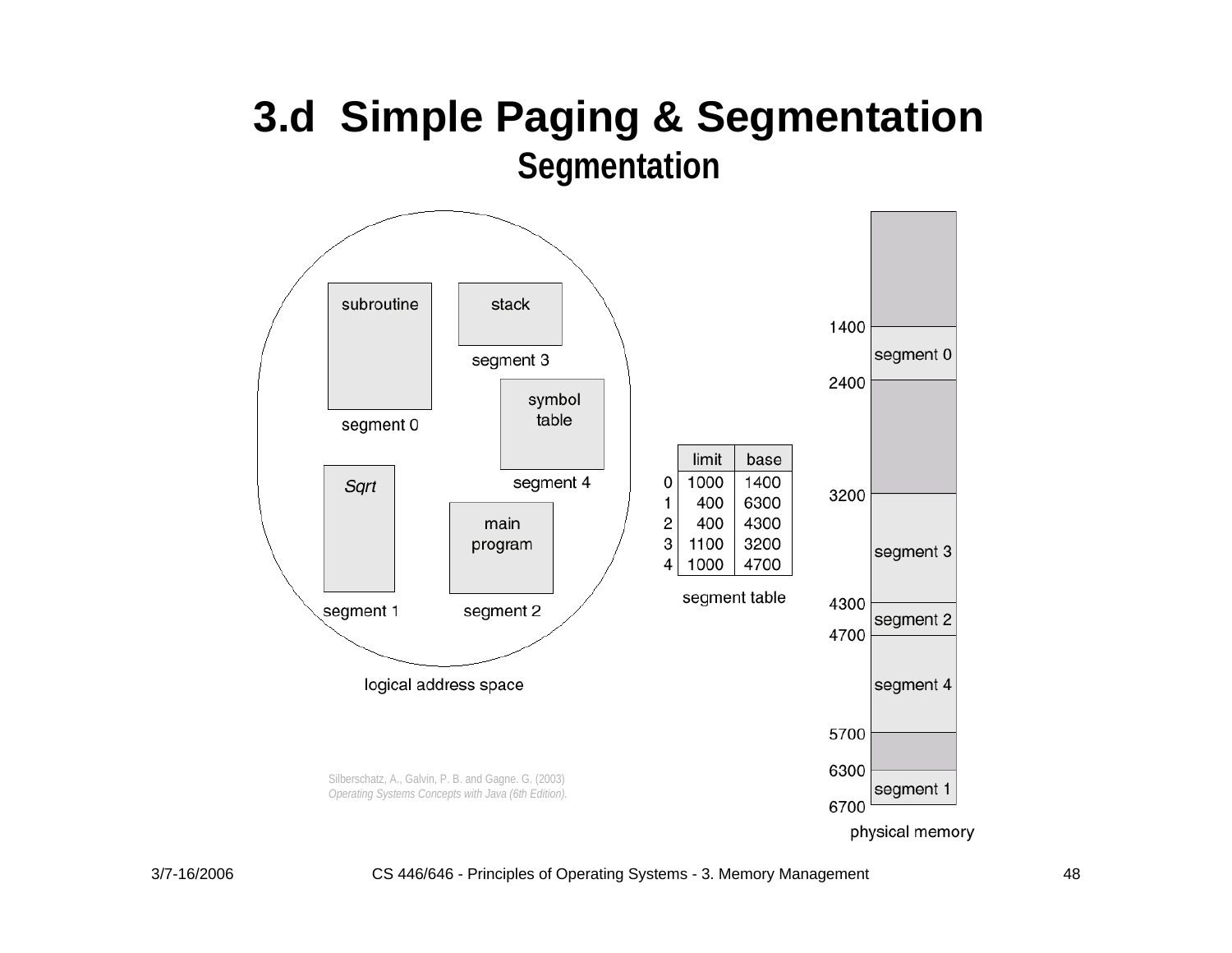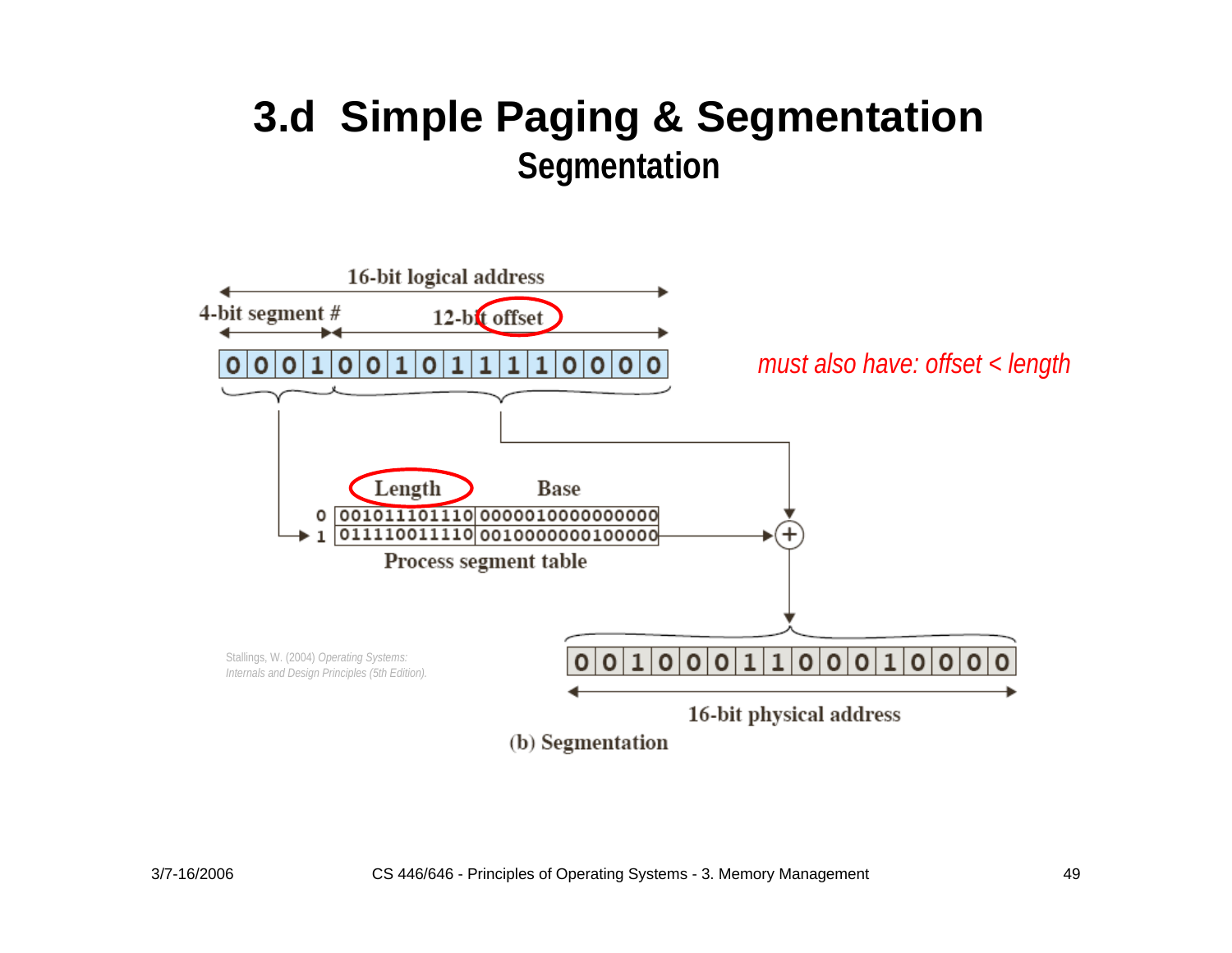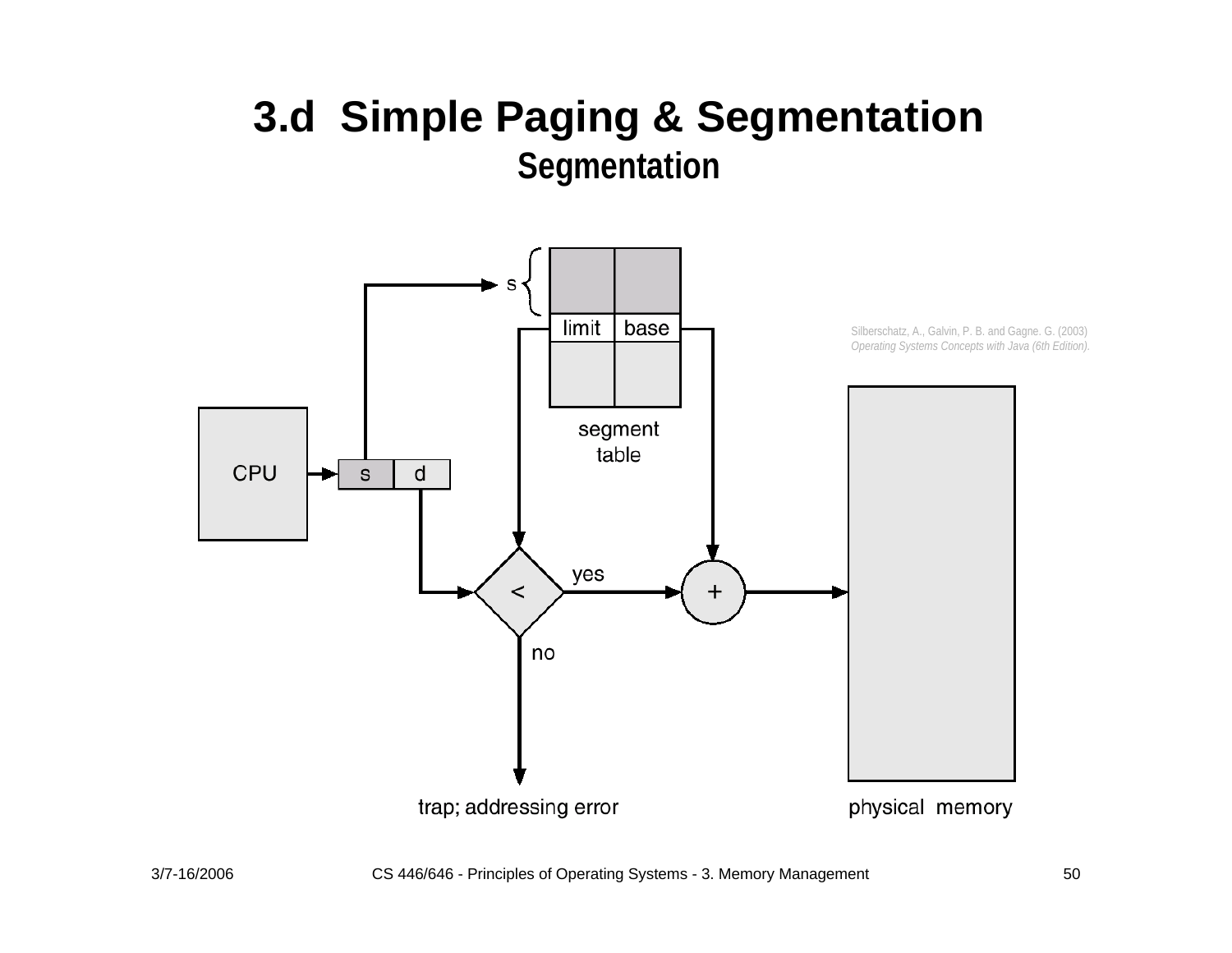